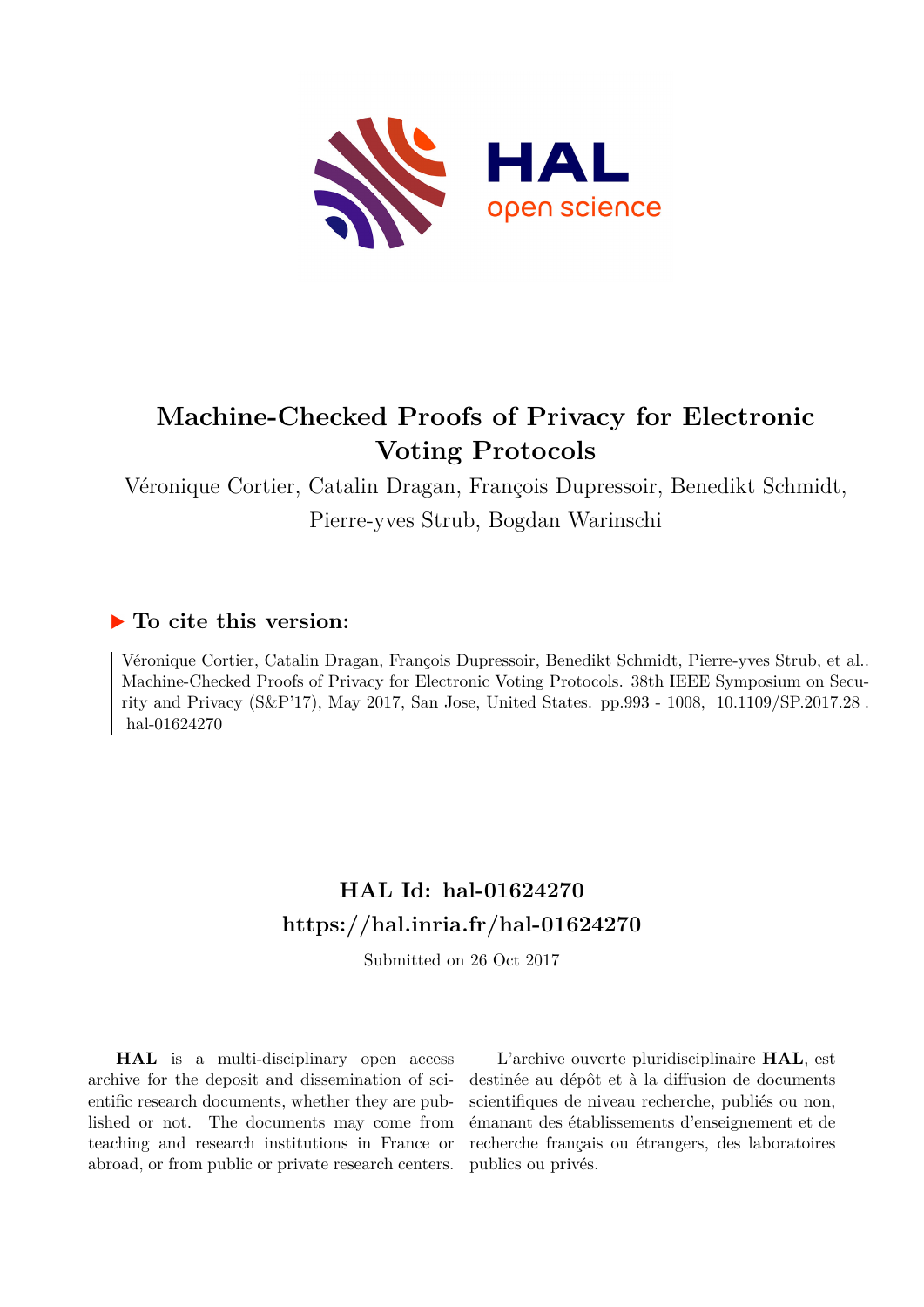# Machine-Checked Proofs of Privacy for Electronic Voting Protocols

Véronique Cortier *LORIA, CNRS & Inria & Université de Lorraine veronique.cortier@loria.fr*

Benedikt Schmidt<sup>∗</sup> *IMDEA Software Institute beschmi@gmail.com*

Constantin Cătălin Drăgan *LORIA, CNRS & Inria catalin.dragan@loria.fr*

> Pierre-Yves Strub *École Polytechnique pierre-yves@strub.nu*

François Dupressoir *University of Surrey f.dupressoir@surrey.ac.uk*

> Bogdan Warinschi *University of Bristol csxbw@bristol.ac.uk*

*Abstract*—We provide the first machine-checked proof of privacy-related properties (including ballot privacy) for an electronic voting protocol in the computational model. We target the popular Helios family of voting protocols, for which we identify appropriate levels of abstractions to allow the simplification and convenient reuse of proof steps across many variations of the voting scheme. The resulting framework enables machine-checked security proofs for several hundred variants of Helios and should serve as a stepping stone for the analysis of further variations of the scheme.

In addition, we highlight some of the lessons learned regarding the gap between pen-and-paper and machine-checked proofs, and report on the experience with formalizing the security of protocols at this scale.

# 1. Introduction

Ensuring accuracy and security of electronic elections is a challenge that goes far beyond the scope of safety and security as traditionally considered in computer science. Nevertheless, previous audits of voting systems [40], [42] suggest that many of the most mundane issues could be prevented by using open source and formally verified implementations. However, the formal verification of voting systems down to deployed software is particularly challenging, for several reasons. First, defining security properties for voting systems remains an active topic of investigation [13], [22]; moreover, many definitions are expressed in a simulation-based style whereas most efforts to formally verify cryptographic constructions (with a few notable exceptions such as [4]) focus on the game-based style. Second, "real-world" adversary models for electronic voting would need to consider adversarial models that go beyond the usual view of provable security, and account for the possibility that the voting system might be backdoored or run in corrupted environments. Third, protocols often have multiple variants, with subtle but theoretically significant differences in their security analysis. Last, electronic voting systems are Scope of work. We provide the first machine-checked computational proofs of privacy properties for Helios [2], [26], an emblematic voting protocol that has received significant analysis and has also been used in several elections. Our proofs establish ballot privacy and related properties introduced in [13] on algorithmic descriptions of a broad family of Helios variants. The proofs<sup>1</sup> are built using  $\textsf{Easy}$ -Crypt [8], [9], an interactive proof assistant focused on constructing proofs of computational security for cryptographic constructions.

Technical contributions. Using EasyCrypt, we develop a machine-checked framework for proving ballot privacy for a broad class of voting protocols from the Helios family. In order to manage the complexity of the proof and to accommodate the large number of instances of the protocol we consider (a few hundred), we factor out the proof in several steps:

We first introduce *Labelled-MiniVoting*, a core voting protocol that enhances the MiniVoting protocol defined in [14] with labels. The construction relies on an arbitrary labelled public-key encryption scheme (used to encrypt the votes) and an abstract proof system used by the tallying authorities to show the validity of the election result. The addition of labels is essential to instantiate our scheme more broadly. We formalize *Labelled-MiniVoting* and build a machine-checked proof that it achieves ballot privacy, as well as strong consistency and strong correctness, as defined in [13]. Informally, these properties respectively capture the idea that voting is anonymous, that tallying does not leak any information, and that honestly created ballots are always considered valid. The proofs are carried out under the assumptions that the underlying encryption scheme

distributed, with multiple implementations of voting clients, introducing additional complexity for reasoning about their implementations. Taken together, these challenges make end-to-end formal verification of voting systems out of reach of current technology.

<sup>∗</sup>*Now at Google Inc.*

<sup>1.</sup> [https://github.com/catalindragan/minivoting-privacy.](https://github.com/catalindragan/minivoting-privacy)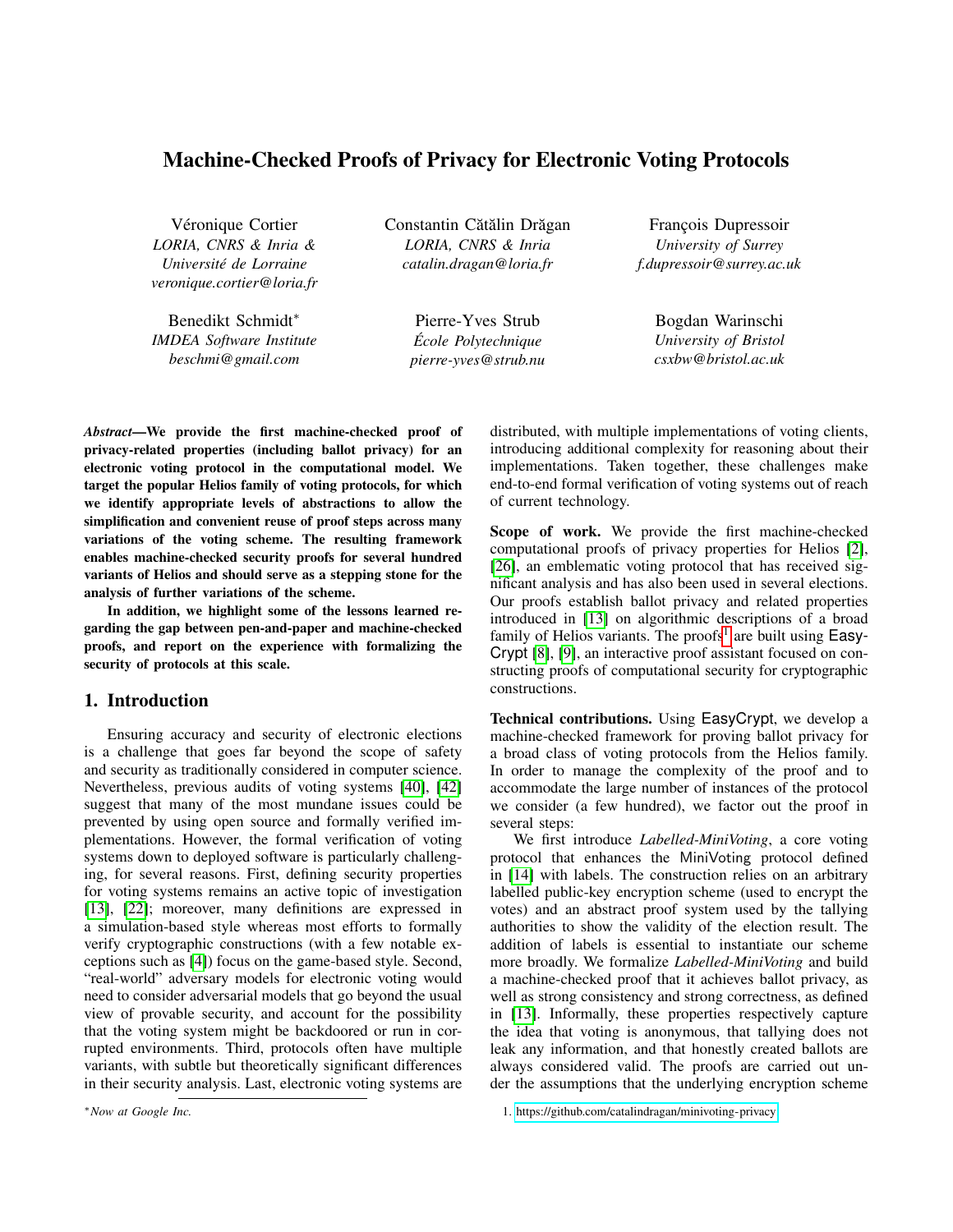achieves (an adaptation to the case of labelled schemes of) IND-1-CCA security, and that the underlying proof system satisfies zero-knowledge and *voting friendliness* (a property that we introduce and which captures simple requirement for an abstract proof system to be compatible with ballot privacy).

We then carry out the proofs of these three properties (ballot privacy, strong correctness and strong consistency) through to a partial instantiation of *Labelled-MiniVoting*, called *PreHelios*, in which the labelled public-key encryption scheme is specified as the composition of a public-key encryption scheme and of a proof system (as in Helios). The machine-checked proofs of privacy for *PreHelios* simply follow from the generic theorems on *Labelled-MiniVoting*. We introduce two broad families of Helios variants:

- *Helios-mix*, a mixnet-based variant that refines *PreHelios* by instantiating the counting function to reveal the multiset of votes and tallying using a secure mixnet, and
- *Helios-hom*, a homomorphic variant that refines *PreHelios* by instantiating the counting function to be the sum of all votes, and tallying by homomorphically computing the sum before decrypting the final result.

In both cases, carrying the results obtained on *PreHelios* down to the relevant variant is not done using a direct instantiation, but requires in-depth changes to the tallying algorithm. This refactoring is supported by machine-checked proofs of black-box equivalence between the tallying algorithms of *PreHelios* and its variants (under suitable assumptions). One main advantage of our proof framework is its modularity, which allows us to easily replace one component of the scheme (here, the tallying algorithm) with an equivalent one, without having to reprove the entire scheme. We use the same proof technique to derive the security of *Helios-hom-IDweed*, a variant of *Helios-hom* where the weeding of invalid ballots performed before tallying–an important process, often overlooked, that may lead to privacy breaches [24]–is made lighter without loss of security. This yields a machine-checked proof of ballot privacy, strong consistency and strong correctness for *Helios-mix*, *Helioshom*, and *Helios-hom-IDweed*.

Finally, we derive specifications and machine-checked proofs of privacy for large families of secure variants of Helios from *Helios-mix*, *Helios-hom*, and *Helios-hom-IDweed*. The proofs are obtained by further instantiating our earlier results and discharging all additional hypotheses introduced by our abstractions. More precisely, we provide a simple design interface, that allows the user to select various parameters (for example, the counting function, or the function that selects information about the ballot to be published on the bulletin board). The resulting voting scheme can then be automatically generated and proved secure in EasyCrypt. In total, we prove the security of more than 500 variants of Helios. In particular, we retrieve existing implemented variants of Helios such as Helios-v3-mix, Helios-v3-hom, and Helios-v4.

Related work. Automatic proofs of privacy for voting protocols have been provided for some protocols of the literature such as FOO [27], Helios [24], or the Norwegian evoting protocol [25]. However, these proofs are conducted in symbolic models, which are considerably more abstract than cryptographic models. Moreover, the use of automatic tools (such as ProVerif [17]) often requires significant simplifications of both the protocol and the underlying cryptographic primitives (for example, the ballot box may only accept ballots in a certain order). Helios has also been proved private in  $rF^*$  [20], still assuming perfect cryptographic primitives (the adversary may only call the primitives through an abstract, ideal library). We are not aware of any machinechecked proof of voting schemes in cryptographic models, assuming standard cryptographic primitives. While pen-andpaper proofs for Helios exist [13], [14], we emphasize that our work is *not* a simple translation of those proofs into the EasyCrypt language. First, many crucial details that are typically omitted in hand proofs (for example, a careful treatment of the random oracles) had to be filledin. More importantly, our formalization considerably generalizes existing proofs, providing machine-checked proofs for hundreds of variants of Helios. This would have been impossible to achieve with pen-and-paper, and with the same degree of confidence.

A note on concrete vs asymptotic security. EasyCrypt adheres to the principles of practice-oriented provable security, and our formal proofs always state concrete bounds on adversarial advantages. For simplicity, we place most of the discussion below in an asymptotic context. For precision, we give concrete statements for our main security theorems. These are backed up by the formal EasyCrypt development, available from [https://github.com/catalindragan/](https://github.com/catalindragan/minivoting-privacy) [minivoting-privacy.](https://github.com/catalindragan/minivoting-privacy)

# 2. Voting

We first introduce some basic cryptographic primitives, used in the voting schemes we consider. We then recall useful security notions for voting systems (ballot privacy, strong consistency and strong correctness) [13], and state our main result.

#### 2.1. Building blocks

We present the cryptographic building blocks used in voting systems. Our presentation is based on two primitives and their associated security notions: *labelled public-key encryption schemes* and *non-interactive proof systems*. All of our models and proofs are set in the random oracle model, which we recall first.

RANDOM ORACLE MODEL. The random oracle model is a model for hash functions: to compute the value of the hash function on a point, any party can invoke an oracle  $O$  that implements a truly random function from some domain D to some range C. One way to think about this oracle is that  $O$  maintains a table  $T$ , initially empty. Whenever an algorithm calls  $O(d)$  for some  $d \in D$ ,  $O$  checks if there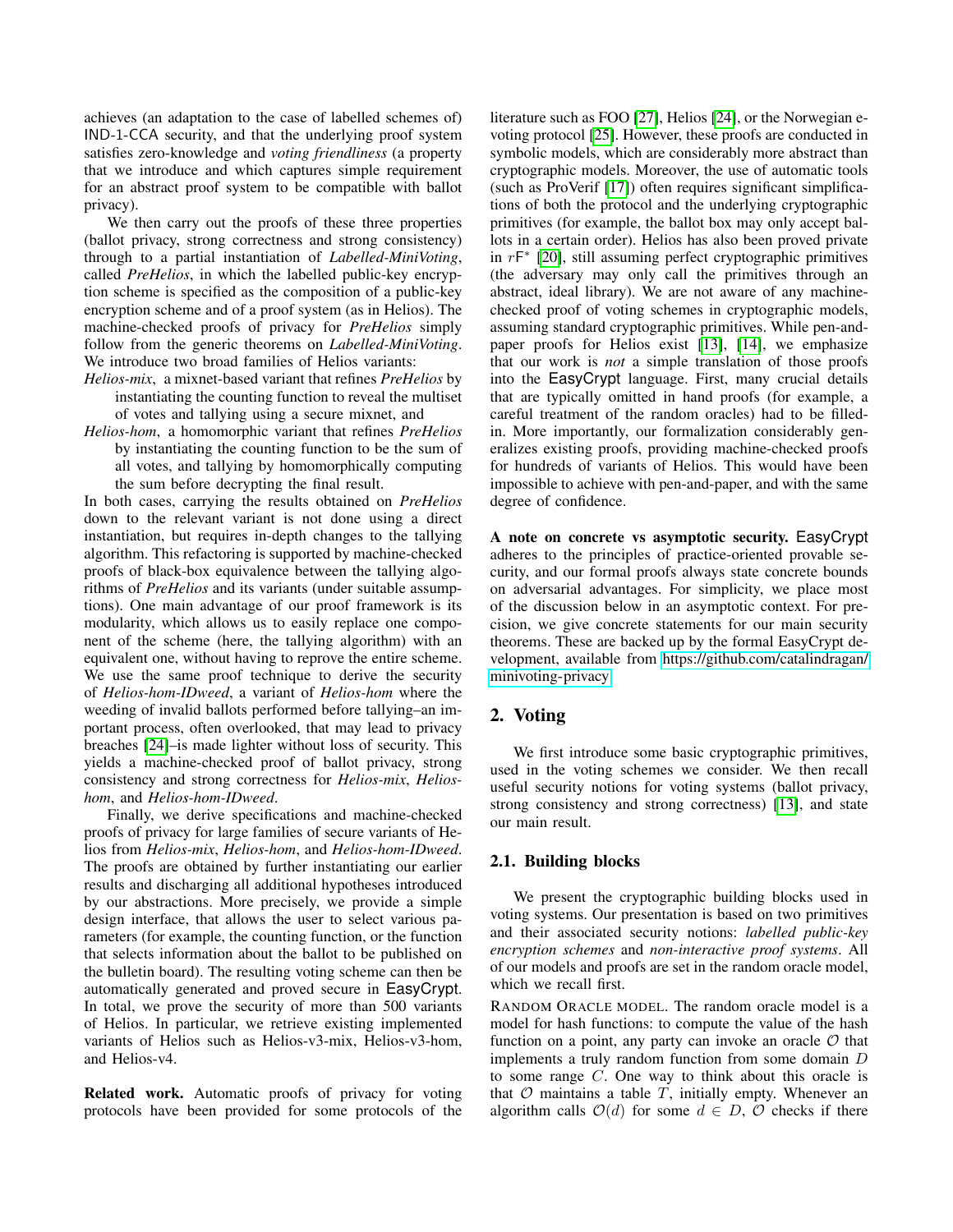| $\mathbf{Exp}_{\mathcal{B},\mathcal{E},n}^{\mathsf{poly-indlcca},\beta}(\lambda)$                      | Oracle $O_c(p_0, p_1, \ell)$                                                                        | Oracle $O_d(cL)$                                         |  |  |
|--------------------------------------------------------------------------------------------------------|-----------------------------------------------------------------------------------------------------|----------------------------------------------------------|--|--|
| 1: enc $L \leftarrow \lceil \cdot \rceil$                                                              | $1: c \leftarrow \perp$                                                                             | 1: $mL \leftarrow \Box$                                  |  |  |
| 2: $(\mathsf{pk}, \mathsf{sk}) \leftarrow \mathsf{KGen}(1^{\lambda})$ 2: if $ \mathsf{encl}  < n$ then |                                                                                                     | 2: for $(c, \ell)$ in $cL$ do                            |  |  |
|                                                                                                        | $3: \beta' \leftarrow \mathcal{B}^{O_c,O_d}(1^{\lambda},pk)$ 3: $c \leftarrow Enc(pk,\ell,p_\beta)$ | 3: if $(c, \ell) \notin \text{encl}$ then                |  |  |
| 4: return $\beta'$                                                                                     | 4: enc $\mathsf{L} \leftarrow$ enc $\mathsf{L} + [(c, \ell)]$                                       | 4: $mL \leftarrow mL + [\text{Dec}(\text{sk}, \ell, c)]$ |  |  |
|                                                                                                        | $5:$ return $c$                                                                                     | 5: else $mL \leftarrow mL + [\perp]$                     |  |  |
|                                                                                                        |                                                                                                     | 6: return $mL$                                           |  |  |

Figure 1. In  $Exp_{\mathcal{B},\mathcal{E},n}^{\text{poly-indices},\beta}$ , the adversary  $\beta$  has access to the set of oracles  $\{O_c,O_d\}$ . The adversary is allowed to call the  $O_d$  oracle at most once.

exists an entry  $(d, c)$  in T and, if so, it returns c; otherwise  $O$  randomly generates a value  $c' \in C$ , adds  $(d, c')$  to T, and outputs  $c'$ .

Strictly speaking, in the random oracle model all algorithms are given oracle access to  $\mathcal{O}$ ; to avoid cluttered notations, we choose to not explicitly show this dependency, but we emphasize it whenever appropriate.

In particular, the presence of random oracles has a significant impact on the difficulty of the EasyCrypt formalization. We discuss this and associated insights in Section 5.

LABELLED PUBLIC-KEY ENCRYPTION SCHEME. The notion of labelled public-key encryption scheme extends the classical definition of a public-key encryption scheme by including a tag, called a label [35], [38], [39]. Essentially, the tag is data that is non-malleably attached to the ciphertext and can be used, for example, by whoever encrypts to specify the context in which the ciphertext is to be used. In particular, decryption using the incorrect label should not reveal any information about the original plaintext. Formally, a labelled public-key encryption scheme is defined as follows.

Definition 1. A *labelled public-key encryption scheme* with public keys in PK, secret keys in SK, plaintexts in M, ciphertexts in C, and labels in L, is a triple of algorithms  $\mathcal{E} = (KGen, Enc, Dec)$  where:

- KGen is a randomized algorithm which on input a security parameter  $\lambda$ , produces a key pair in PK  $\times$  SK;
- Enc is a randomized algorithm which on input a public key in PK, a label in L and a plaintext in M outputs a ciphertext in C;
- Dec is a deterministic algorithm which on input a secret key in SK, a label in L and a ciphertext in C outputs an element in  $M_{\perp}$ , that is either a plaintext in M or a special error symbol ⊥.

We demand that for any (pk, sk) output by KGen, any label  $\ell \in L$  and any message  $m \in M_{\perp}$ , if  $C \leftarrow \text{Enc}(\text{pk}, \ell, m)$ then  $Dec(\mathsf{sk}, \ell, C) = m$ .

We note that if the label is fixed or is empty, labelled public-key encryption scheme reduces to the standard notion of public-key encryption.

Encryption schemes used in electronic voting protocols are often required to be *homomorphic*, allowing some limited forms of computation on encrypted data without decrypting it (for example, homomorphic tallying).

Definition 2. A *homomorphic public-key encryption scheme* is a public-key encryption scheme  $\mathcal E$  together with a deterministic algorithm Add where the space of plaintexts can be equipped with a commutative monoid structure  $(M, 0, +)$ such that

$$
\mathsf{Dec}(\mathsf{sk}, \mathsf{Add}(cL)) = \sum_{i=1}^{|cL|} \mathsf{Dec}(\mathsf{sk}, cL[i]),
$$

for any list of ciphertext  $cL$ , and any secret key sk.

That is, addition of ciphertexts has as effect addition on the underlying plaintexts. There are multiple security definitions for encryption schemes. The security of the protocols we consider in this paper relies on *indistinguishability under chosen-ciphertext attack with one parallel decryption query* (IND-1-CCA) [12] of the underlying labelled publickey encryption scheme. Intuitively, IND-1-CCA requires that no adversary can distinguish between encryptions of two messages of the same length with probability significantly greater than  $1/2$ , even if provided with a one-time access to a batch decryption oracle.

A related, apparently stronger notion considers a multichallenge version (where the adversary sees polynomially many challenge queries). We write poly-IND-1-CCA for this latter security notion.

These notions are formalized by the experiment  $Exp_{\mathcal{B},\mathcal{E},n}^{\text{poly-indlcca},\beta}$  defined in Figure 1. The experiment considers an adversary  $\beta$  with at most n access to the challenge oracle  $\mathcal{O}_c$  (that encrypts the left message if  $\beta = 0$  and the right message if  $\beta = 1$ ) and one-time access to the decryption oracle  $O_d$  defined using the encryption scheme  $\mathcal{E}$ .

The advantage of the poly-IND-1-CCA adversary  $\beta$  over the scheme  $\mathcal E$  is defined as:

$$
\begin{aligned} &\mathsf{Adv}_{\mathcal{B},\mathcal{E},n}^{\mathsf{poly-indlcca}}(\lambda) = \\ &\left| \Pr \left[ \mathsf{Exp}_{\mathcal{B},\mathcal{E},n}^{\mathsf{poly-indlcca},0}(\lambda) = 1 \right] - \Pr \left[ \mathsf{Exp}_{\mathcal{B},\mathcal{E},n}^{\mathsf{poly-indlcca},1}(\lambda) = 1 \right] \right| \; . \end{aligned}
$$

We say that a labelled public-key encryption scheme  $\mathcal E$  is *n*-challenge poly-IND-1-CCA-secure if  $\widehat{Adv}_{\mathcal{B},\mathcal{E},1}^{\text{poly-indlcca}}(\lambda)$  is negligible (as a function of  $\lambda$ ) for all p.p.t. B. Note that Adv<sub>B,E,1</sub> ( $\lambda$ ) is essentially the advantage for the singlechallenge IND-1-CCA notion. The following lemma establishes, by a standard hybrid argument, that multi-challenge security is asymptotically the same as single challenge security.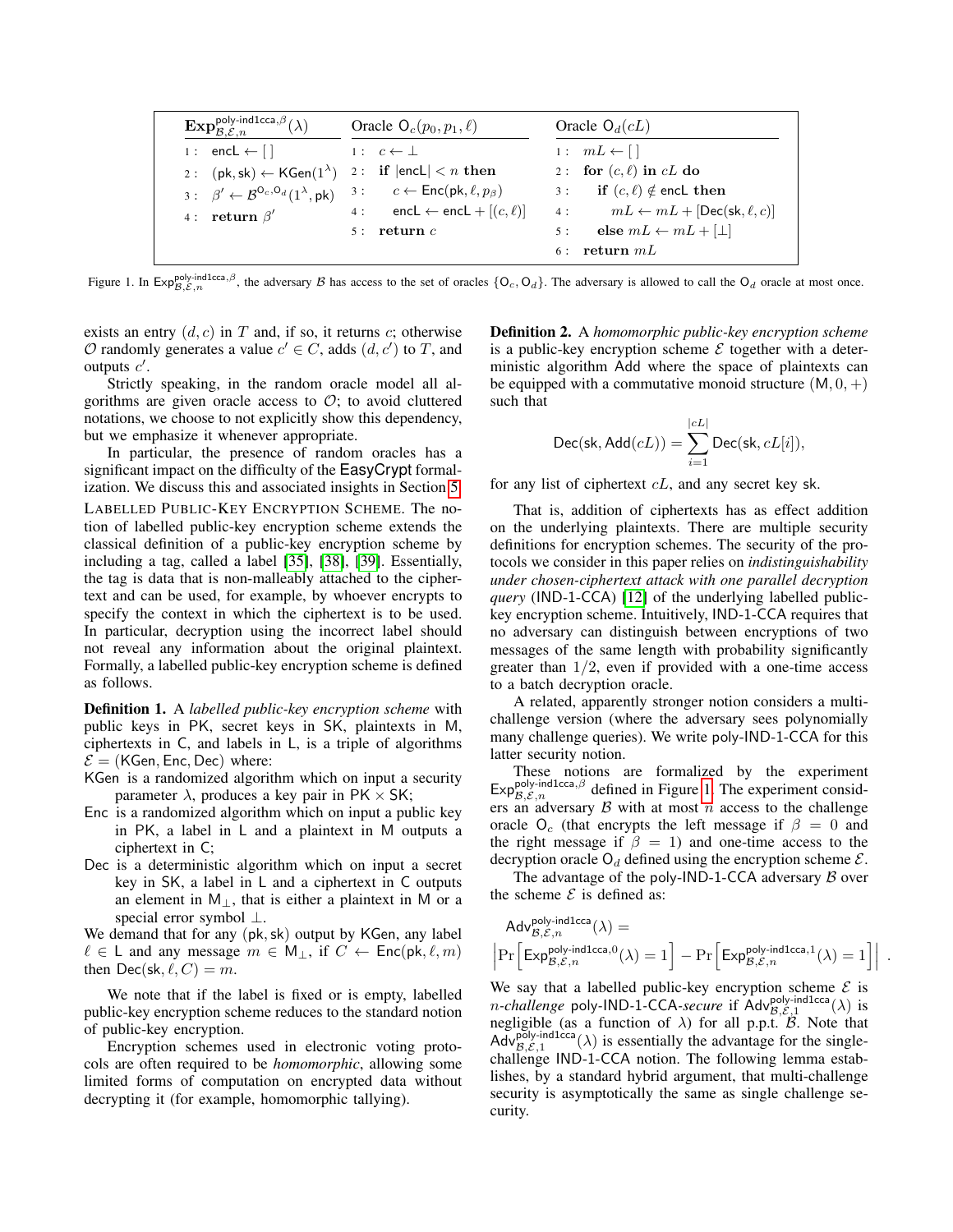Lemma 1. *A labelled public-key encryption scheme* E *is* IND*-*1*-*CCA*-secure if and only if it is* n*-challenge* poly*-*IND*-*1*-*CCA*-secure for some polynomially bounded* n*. Specifically, for any polynomially bounded adversary* A *there exists a polynomially bounded adversary* B *such that for any* n *and any* λ *the following statement holds:*

$$
\mathsf{Adv}_{\mathcal{B},\mathcal{E},1}^{\mathsf{poly-indlcca}}(\lambda) = \frac{1}{n} \cdot \mathsf{Adv}_{\mathcal{A},\mathcal{E},n}^{\mathsf{poly-indlcca}}(\lambda).
$$

For example, El Gamal is a homomorphic encryption scheme, which, together with a proof of knowledge of the randomness used for the encryption, has been shown to be IND-1-CCA-secure [15]. Interestingly, in Helios which uses this scheme, the proof of knowledge is primarily used to ensure that the voter encrypts a valid vote, yet this proof also protects the ciphertext from being modified. Notice that ciphertexts still have an El Gamal component, which can be used to homomorphically calculate over plaintexts.

PROOF SYSTEMS. Proof systems are a useful tool to ensure that certain operations have been performed correctly. The formalization starts with a relation  $\mathcal{R} \subseteq X \times W$  where the elements of X are called *statements* and those of W are called *witnesses*. 2 For example, in Helios, a typical relation is that the ciphertext (the statement) corresponds to the encryption of 0 or 1. One can use as a witness the randomness used to form the ciphertext. A proof system consists of a prover and a verifier algorithm which work on a common input  $x \in X$ ; the prover has an additional input  $w \in W$ . In a non-interactive proof systems (as those considered in this paper) the prover uses its inputs to compute a proof  $\pi \in PR$ and sends it to the verifier who then takes a binary decision. More formally:

Definition 3. A non-interactive *proof system* for relation R is a pair of efficient algorithms  $\Sigma = (P, V)$ . P has as input a statement in X and a witness in W, and produces a proof  $\pi \in PR$ ; V takes as input a statement in X and a proof in PR, and produces an output in  $\{0, 1\}$ . For clarity, we write  $\Sigma_{\mathcal{R}}$  for a proof system for relation  $\mathcal{R}$ .

Useful proof systems need to satisfy three properties, soundness, completeness, and zero-knowledge. Here we only recall the latter two, as soundness has no bearing on vote privacy.

A *proof system* is said to be *complete*, if the prover can produce a valid proof whenever the statement holds. Formally, if for any  $(x, w) \in \mathcal{R}$ , if  $\pi$  is a proof output by  $P(x, w)$  then  $V(x, \pi)$  returns true with probability 1.

A proof system  $\Sigma_{\mathcal{R}}$  is *zero-knowledge*, if the proof does not leak any information besides the fact that the relation is valid. This is usually formalized by demanding the existence of a p.p.t. simulator S that produces validlooking proofs for any statement  $x \in X$  without access to a corresponding witness. More formally, consider the zeroknowledge adversary  $\beta$  in the following experiments:

| $\mathbf{Exp}_{\mathcal{B},\mathsf{P},\mathcal{R}}^{\mathsf{zk},0}(\lambda)$ |  | $\mathbf{Exp}_{\mathcal{B} S}^{\mathsf{zk},1}(\lambda)$       |  |
|------------------------------------------------------------------------------|--|---------------------------------------------------------------|--|
| 1 : $(x, w, \text{state}) \leftarrow \mathcal{B}(1^{\lambda})$               |  | 1: $(x, w, \text{state}) \leftarrow \mathcal{B}(1^{\lambda})$ |  |
| 2: $\pi \leftarrow \perp$                                                    |  | 2: $\pi \leftarrow \perp$                                     |  |
| 3: if $(\mathcal{R}(x,w))$ then                                              |  | 3: if $(\mathcal{R}(x,w))$ then                               |  |
| 4: $\pi \leftarrow P(x,w)$                                                   |  | 4: $\pi \leftarrow S(x)$                                      |  |
| 5: $\beta' \leftarrow \mathcal{B}(\text{state}, \pi)$                        |  | 5: $\beta' \leftarrow \mathcal{B}(\text{state}, \pi)$         |  |
| 6: return $\beta'$                                                           |  | 6: return $\beta'$                                            |  |

The advantage of a zero-knowledge adversary  $\beta$  over the proof system  $\Sigma_{\mathcal{R}} = (P, V)$ , and simulator S is defined as:

$$
\mathsf{Adv}_{\mathcal{B},\mathsf{P},\mathsf{S},\mathcal{R}}^{\mathsf{zk}}(\lambda) = \\ \left|\Pr\left[\mathsf{Exp}_{\mathcal{B},\mathsf{P},\mathcal{R}}^{\mathsf{zk},0}(\lambda) = 1\right] - \Pr\left[\mathsf{Exp}_{\mathcal{B},\mathsf{S},\mathcal{R}}^{\mathsf{zk},1}(\lambda) = 1\right]\right|.
$$

Recall that we work in the random oracle model. Here, the simulator has the additional capability (or responsibility) of answering any calls the adversary makes to random oracles *used in the proof system*. To keep notation simple we do not show this dependence in the above formalization but, of course, we account for it in our proofs.

# 2.2. Vote privacy in single-pass voting schemes

In this section we recall the syntax and security properties of *single-pass voting* schemes, the class of schemes that we treat in this paper. First we recall their syntax and then give an overview of their desired properties related to vote privacy. A *single-pass voting system* [13] is a tuple of algorithms

$$
\mathcal{V} =
$$
 (Setup, Vote, Valid, Publishing, Tally, Verify).

- Setup( $1^{\lambda}$ , *m*): Returns a pair of keys (pk, sk), and creates a map uL that assigns  $m$  voter identities to their associated labels.
- Vote(id,  $\ell$ , v, pk): Constructs a ballot b that voter id uses to cast their vote  $v$ , with label  $\ell$ .
- Valid(BB, uL,  $b$ , pk): Checks the validity of ballot b with respect to the ballot box BB and the label mapping uL.
- Publish(BB): Returns the public view *pbb* of BB called the public bulletin board; for example, the public bulletin board can contain the whole content of the ballot box, only the labels involved in ballots, or no information at all.
- Tally(BB, sk): Computes the result  $r$  of the election and a proof Π of correct computation from BB.
- Verify( $(pk, pbb, r)$ , Π): Checks that  $\Pi$  is a valid proof of correct computation for result  $r$  and public ballot box pbb.

In this section we recall several properties of single-pass voting schemes. We start with ballot privacy, the key security guarantee that these schemes need to satisfy.

BALLOT PRIVACY PROPERTY. A voting scheme  $V$  ensures ballot privacy [13] (BPRIV, for short) if the ballots themselves do not reveal any information about the votes that were cast. This holds even for adversaries that can cast

<sup>2.</sup> In typical instantiations  $R$  is an NP-relation.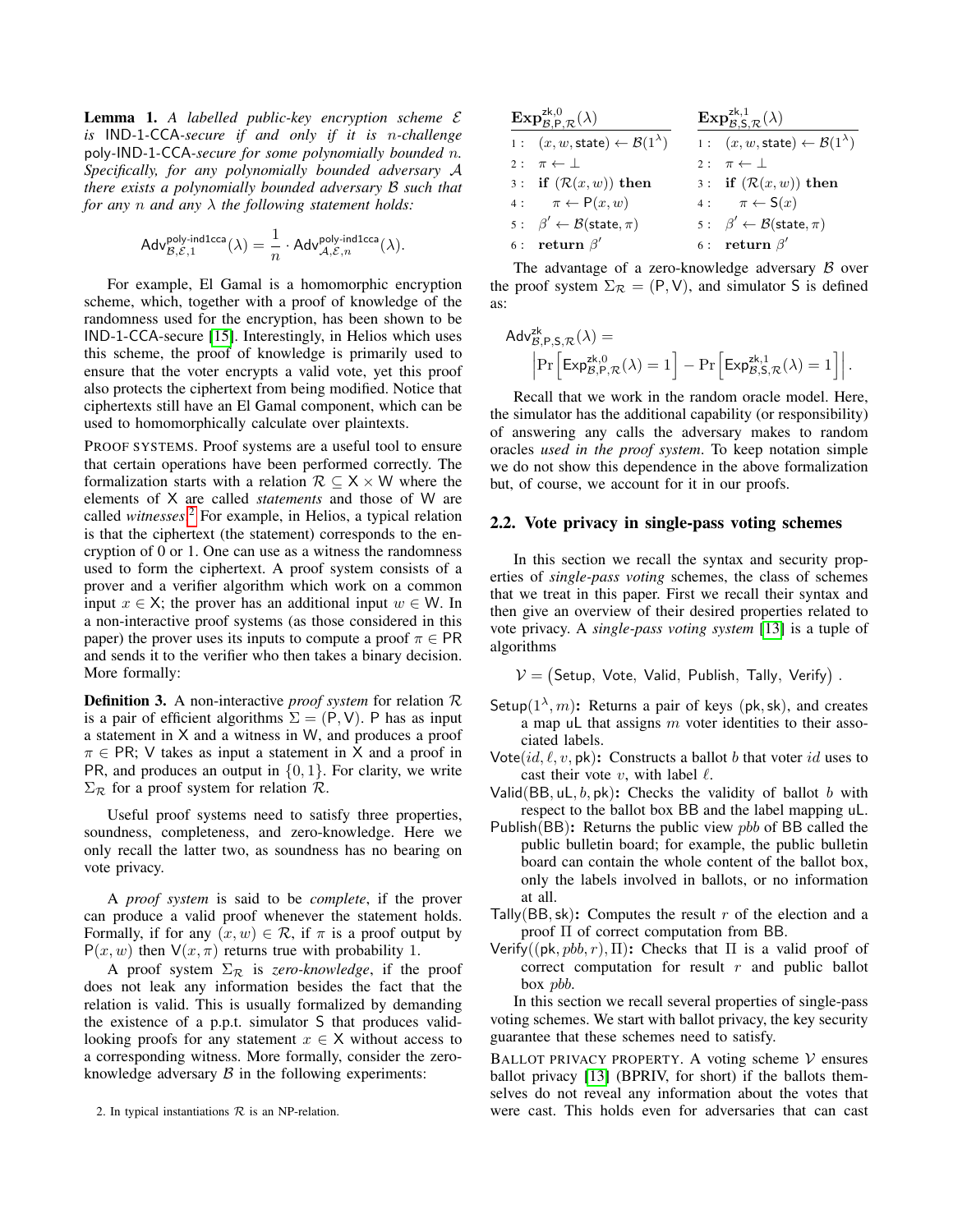| $Exp_{A,V,\text{Sim}}^{\text{bpriv},\beta}(\lambda,m)$                                                                             | Oracle <i>Otally</i> () for $\beta = 0$                                                                                    | Oracle <i>Otally</i> () for $\beta = 1$                                                                                                 |  |  |
|------------------------------------------------------------------------------------------------------------------------------------|----------------------------------------------------------------------------------------------------------------------------|-----------------------------------------------------------------------------------------------------------------------------------------|--|--|
| 1: $BB_0, BB_1 \leftarrow \lceil \rceil$<br>2: $(\mathsf{pk}, \mathsf{sk}, \mathsf{uL}) \leftarrow \mathsf{Setup}(1^{\lambda}, m)$ | 1: $(r, \Pi) \leftarrow \text{Tally}(BB_0, sk)$<br>2:                                                                      | 1: $(r, \Pi) \leftarrow \text{Tally}(BB_0, sk)$<br>2: $\Pi' \leftarrow \textsf{Sim}(\textsf{pk}, \textsf{Published}(\textsf{BB}_1), r)$ |  |  |
| $3: \beta' \leftarrow \mathcal{A}^{\mathcal{O}}(1^{\lambda}, \mathsf{pk}, \mathsf{u} \mathsf{L})$<br>4: return $\beta'$            | $3:$ return $(r, \Pi)$                                                                                                     | 3: return $(r, \Pi')$                                                                                                                   |  |  |
| Oracle $Ocast(b)$                                                                                                                  | Oracle $Ovote(id, v_0, v_1)$                                                                                               |                                                                                                                                         |  |  |
| 1: if $(Valid(BB_\beta, uL, b, pk))$ then                                                                                          | 1: $\ell \leftarrow \mathsf{u}\mathsf{L}[id]$                                                                              |                                                                                                                                         |  |  |
| $BB_0 \leftarrow BB_0 + [b]; BB_1 \leftarrow BB_1 + [b]$<br>2:                                                                     | 2: if $(\ell \neq \bot)$ then                                                                                              |                                                                                                                                         |  |  |
|                                                                                                                                    | $b_0 \leftarrow \mathsf{Vote}(id, v_0, \ell, \mathsf{pk}); b_1 \leftarrow \mathsf{Vote}(id, v_1, \ell, \mathsf{pk})$<br>3: |                                                                                                                                         |  |  |
| Oracle $Obvard()$                                                                                                                  | if $(Valid(BB_\beta, uL, b_\beta, pk))$ then<br>4:                                                                         |                                                                                                                                         |  |  |
| return Publish( $BB_8$ )                                                                                                           | $BB_0 \leftarrow BB_0 + [b_0]; BB_1 \leftarrow BB_1 + [b_1]$<br>5:                                                         |                                                                                                                                         |  |  |

Figure 2. In the experiments  $Exp_{\mathcal{A},\mathcal{Y}}^{bpriv,\beta}$ , the adversary  $\mathcal A$  has access to the set of oracles  $\mathcal O = \{Ocast, Ovote, Otally, Oboard\}$ . The adversary is allowed to call the  $Otally$  oracle at most once.

arbitrary ballots in the voting process. This idea is formalized via a game-based definition, that uses the experiment in Figure 2. The goal of the adversary is to distinguish between two worlds. In the process, the adversary chooses votes to be submitted by honest voters, and may submit ballots on behalf of the corrupt users. The adversary gets access to the bulletin board corresponding to the real world  $(\beta = 0)$  or the ideal world  $(\beta = 1)$ , where fake votes are submitted by honest parties. The adversary always learns the real result, that is, the tally is always performed on  $BB_0$ . The result comes with the real proof of validity if  $\beta = 0$ or a fake proofs when  $\beta = 1$ . This fake proof is created by an efficient simulator (who only has access to the visible part of the board). The adversary is expected to determine if it was playing with  $\beta = 0$  or  $\beta = 1$ . Security demands that no adversary can tell the difference between the two world: so the board leaks no information about the content of the ballots, and neither does the proof that accompanies the result.

We capture the adversarial abilities using the formal definitions of oracles in Figure 2. We provide below informal descriptions of what these abilities represent.

- *Ovote* : Receives two potential votes  $(v_0, v_1)$  for voter *id*. Then, using the label  $\ell$  assigned to *id* (if such a label exists) it creates ballots  $b_0$  from  $v_0$  and  $b_1$  from  $v_1$ . If ballot  $b_\beta$  is valid with respect to board BB<sub>β</sub>, then  $b_0$  is added to  $BB_0$  and  $b_1$  is added to  $BB_1$ ;
- Ocast : Lets the adversary cast a ballot on behalf of a corrupted voter;
- Oboard : Limits the adversary's view of the bulletin board to its public version, given by the Publish algorithm. This public version of the board can vary very broadly, with the following variants–among others–being used in practice: the exact board, publish only the ciphertexts from the ballots, or the empty set.
- $Otally$ : Computes the result on board  $BB<sub>0</sub>$ , and produces the proof of correct computation using the output of

the tally algorithm for  $\beta = 0$  or the proving simulator Sim for  $\beta = 1$ .

**Definition 4** (Ballot Privacy [13]). A voting scheme  $V$  has ballot privacy if there exists a simulator Sim such that no efficient adversary  $A$  can distinguish between the games  $Exp_{\mathcal{A},\mathcal{V},\mathsf{Sim}}^{\text{bpriv},0}(\lambda,m)$  and  $Exp_{\mathcal{A},\mathcal{V},\mathsf{Sim}}^{\text{bpriv},1}(\lambda,m)$  defined in Figure 2. That is, the expression

$$
\begin{aligned} &\mathsf{Adv}_{\mathcal{A},\mathcal{V},\mathsf{S}}^{\mathsf{bpriv}}(\lambda,m) = \\ &\left| \Pr \left[ \mathsf{Exp}_{\mathcal{A},\mathcal{V},\mathsf{Sim}}^{\mathsf{bpriv},0}(\lambda,m) = 1 \right] - \Pr \left[ \mathsf{Exp}_{\mathcal{A},\mathcal{V},\mathsf{Sim}}^{\mathsf{bpriv},1}(\lambda,m) = 1 \right] \right| \end{aligned}
$$

is negligible in  $\lambda$ , for any  $m \in \mathbb{N}$ .

Intuitively, ballot privacy captures potential privacy breaches that may occur during the voting process. The notion does not account however for breaches that may occur during the tally procedure. It turns out that privacy of the tally phase can be enforced by demanding two additional security properties: strong correctness and strong consistency, as introduced in [13]. Together with ballot privacy, these two additional properties imply simulationbased notions of vote privacy [13].

STRONG CONSISTENCY. A voting scheme  $V$  is called *strongly consistent* [13], if the scheme ensures that its Tally algorithm behaves "as expected", i.e. it returns the result of applying the result function  $\rho$  to the votes underlying the (valid) ballots that are stored on a bulletin board. The following definition adapts the one of Bernhard et al. [13] to the slightly more general syntax that we adopt in this paper.

**Definition 5** (Strong Consistency [13]). A voting scheme  $V$ is *strongly consistent* if there exists:

• An extraction algorithm  $Extract((id, \ell, c), sk)$  that takes as input a secret key sk and a ballot  $(id, \ell, c)$ , and outputs the id with either a vote in Vo or the special error symbol ⊥; and

• A ballot validation algorithm ValidInd( $(id, \ell, c)$ , pk) that returns true iff the ballot  $(id, \ell, c)$  is "well-formed" with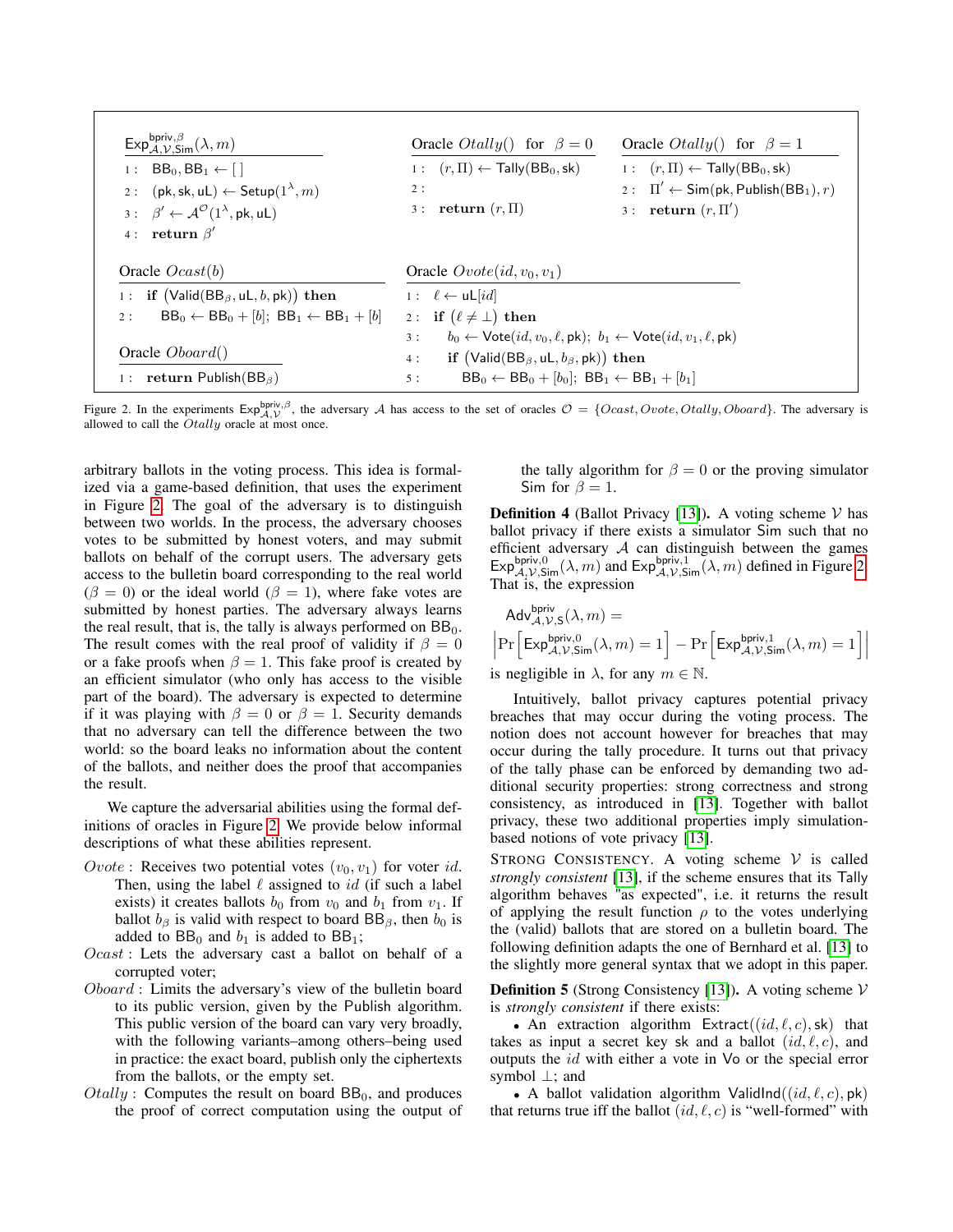respect to some notion of well-formedness determined in advance by the election.

These algorithms must satisfy the following conditions:

1) For any (pk, sk, uL) obtained from Setup( $\lambda$ , m), and any  $(id, \ell, v)$  if  $b \leftarrow \text{Vote}(id, v, \ell, \text{pk})$  then Extract $(b, \text{sk})$ returns  $(id, v)$  with overwhelming probability.

2) For any adversarially produced  $(BB, b)$ , if Valid(BB, uL, b, pk) returns true, then ValidInd(b, pk) returns true as well.

3) For any adversary  $\beta$  that returns a ballot box with ballots that satisfy ValidInd, the experiment  $\text{Exp}_{\mathcal{B}, \mathcal{V}}^{\text{consis}}(\lambda, m)$ specified in Figure 3 returns true with a probability negligible in the security parameter.

> $\mathbf{Exp}_{\mathcal{B}, \mathcal{V}}^{\mathsf{consis}}(\lambda, m)$ 1 :  $(\mathsf{pk}, \mathsf{sk}, \mathsf{uL}) \leftarrow \mathsf{Setup}(1^\lambda, m)$ 2 :  $BB \leftarrow \mathcal{B}(1^{\lambda}, \text{pk}, \text{uL})$  $3: (r, \Pi) \leftarrow \text{Tally}(BB, sk)$ 4 : for i in 1..|BB| do 5 :  $dbb[i] \leftarrow$  Extract(BB[i], sk) 6:  $r' \leftarrow \rho(dbb)$ 7: return  $(r \neq r')$

Figure 3. The Strong Consistency experiment

STRONG CORRECTNESS. This property requires that honestly created ballots will not be rejected by the validation algorithm; we demand that this property holds even with respect to an arbitrary ballot box chosen adversarially.

**Definition 6** (Strong Correctness [13]). A voting scheme  $V$ is *strongly correct* if the advantage of any efficient adversary B, defined by  $\mathcal{A}_{\mathcal{B},\mathcal{V}}^{\text{corr}}(\lambda,m) = \Pr[\text{Exp}_{\mathcal{B},\mathcal{V}}^{\text{corr}}(\lambda,m) = 1]$  (where  $Exp_{B,\mathcal{V}}^{corr}(\lambda, m)$  is defined in Figure 5) is negligible as a function of  $\lambda$ .

> $\mathbf{Exp}_{\mathcal{B},\mathcal{V}}^{\mathsf{corr}}(\lambda,m)$ 1 :  $(\mathsf{pk}, \mathsf{sk}, \mathsf{uL}) \leftarrow \mathsf{Setup}(1^\lambda, m)$ 2 :  $(id, v, \textsf{BB}) \leftarrow \mathcal{B}(1^{\lambda}, \textsf{uL}, \textsf{pk})$  $3: \ell = \mathsf{uL}.[id]$  $4:$   $ev \leftarrow true$ 5: if  $(\ell \neq \bot)$  then 6 :  $b \leftarrow \text{Vote}(id, v, \ell, \text{pk})$ 7 :  $ev \leftarrow$  Valid(BB, uL, b, pk) 8 : return  $\neg ev$

Figure 5. The Strong Correctness experiment

# 3. Labelled-MiniVoting

The MiniVoting scheme was introduced by Bernhard et al. [14] as an abstraction that captures several constructions in the literature. The key feature of this scheme is that it can be used to reason about the privacy properties of schemes in this class only from minimal assumptions on the cryptographic primitives.

In this paper we refine the scheme in two different ways. First, we enlarge the class of schemes that the scheme covers by introducing labels – public information associated to users, yielding the *Labelled-MiniVoting* scheme. Labels can be used to represent arbitrary information such as user's pseudonyms or their public verification keys. Second, since we attempt to carry out most of the proofs at the highest possible level of abstraction, we introduce some additional conditions on the algorithms in the definition of single-pass voting schemes. In particular, we demand that the algorithms that comprise the voting scheme are defined in terms of the following (abstract) algorithms, functions, and relations:

ValidInd $(b, pk)$ : Evaluates ballot  $b$  with respect to public key pk, and determines if the ballot is valid in isolation.

Flabel $(id)$ : Returns the label associated to an identity id.

- $\rho((id_i, v_i)_i)$ : Computes the election's result from a list of identities and votes.
- $\mathcal{R}((\mathsf{pk}, pbb, r), (\mathsf{sk}, \mathsf{BB}))$ : The relation enforced by the proof system. Instantiating the relation in different ways allows us to deal both with *verifiable* or *nonverifiable* voting schemes.

Usually,  $\rho$  is defined as  $\rho(L) =$  Count  $\circ$  Policy(L) for two algorithms Count and Policy. Policy $(L)$  filters the list L and selects which vote is counted for each voter in case multiple votes appear on the bulletin board. Count $(L)$  computes the result from the filtered list of votes and may be probabilistic.

The following definition presents our generalization of the MiniVoting scheme, as a particular case of a single-pass voting scheme.

**Definition 7.** Let  $\mathcal{E}$  be a labelled public-key encryption scheme, and  $\Sigma_{\mathcal{R}} = (\mathsf{P}, \mathsf{V})$  be a proof system. Given algorithms ValidInd, Publish, Flabel and  $\rho$  we define the *Labelled-MiniVoting* scheme

 $\mathcal{MV}(\mathcal{E}, \Sigma_{\mathcal{R}}, \mathsf{ValidInd}, \mathsf{Published}, \mathsf{pl})$ ,

as the single-pass voting scheme defined by the algorithms in Figure 4, which we informally describe below.

- Setup( $1^{\lambda}$ , m): Generates a pair of keys (pk, sk) using the key generation algorithm of the encryption scheme  $\mathcal{E}$ , and creates a map uL where exactly  $m$  ids are assigned to labels.
- Vote(id,  $\ell$ ,  $v$ , pk): Constructs a ballot that contains the identity id of the voter, the label  $\ell$  assigned to that voter, and a ciphertext obtained by the encryption algorithm  $\mathcal E$  using the public key pk over the vote v and label  $\ell$ .
- Valid(BB, uL,  $(id, \ell, c)$ , pk): Performs three checks to ensure that the ballot is well-formed with respect to the board. First, it checks that the ciphertext and label  $(\ell, c)$ are unique with respect to the existing ballots in the ballot box BB. Then, it verifies the use of the correct label  $\ell$  for user id using the map uL. Finally, it calls the ValidInd algorithm. Remark that this last step depends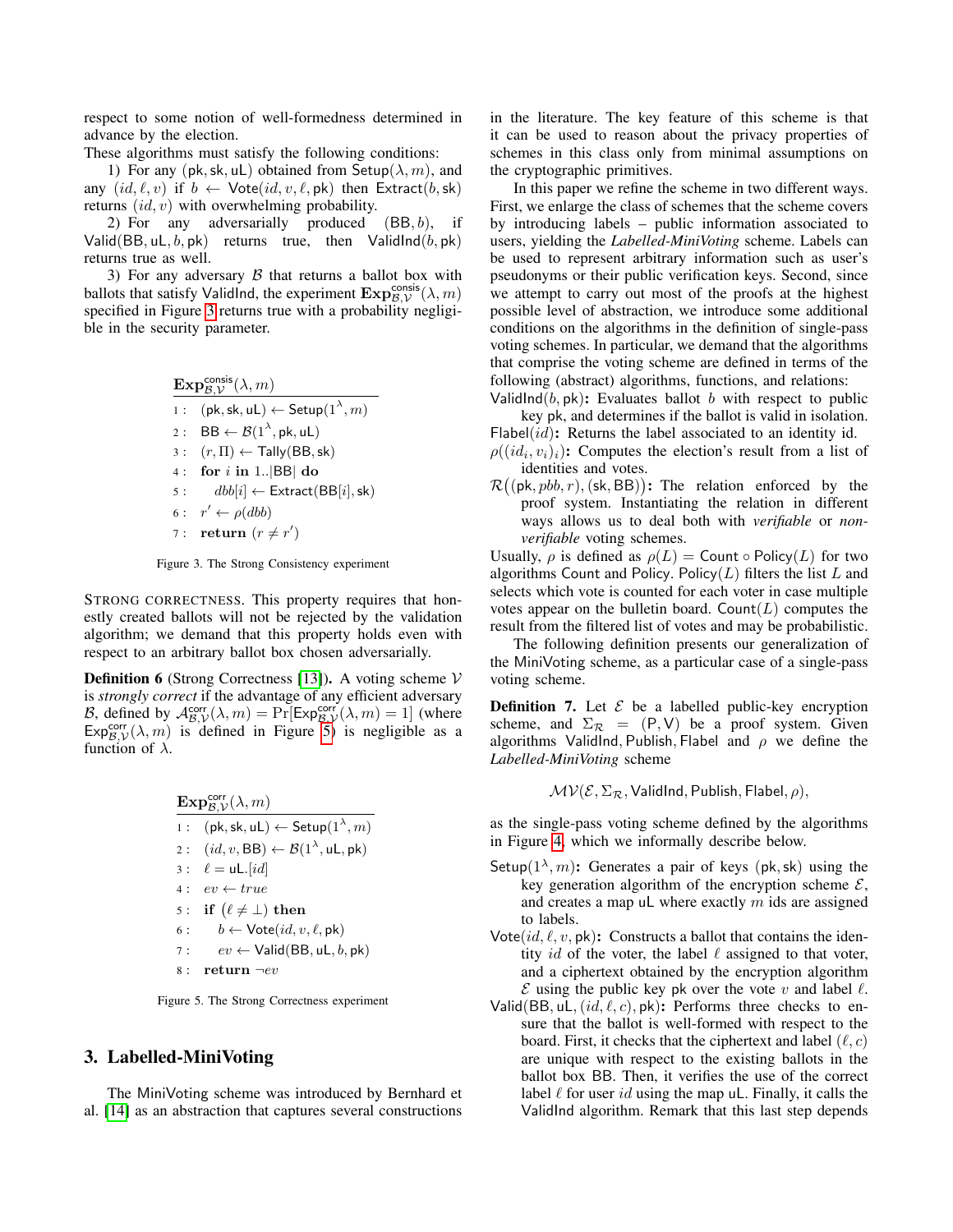|    | Setup $(1^{\lambda}, m)$                                              | $\mathsf{Vote}(id, \ell, v, \mathsf{pk})$            | Valid(BB, uL, b, pk)                                               |    | Tally(BB, sk)                                                 |
|----|-----------------------------------------------------------------------|------------------------------------------------------|--------------------------------------------------------------------|----|---------------------------------------------------------------|
|    | 1: $(\mathsf{pk}, \mathsf{sk}) \leftarrow \mathsf{KGen}(1^{\lambda})$ | 1: $c \leftarrow \textsf{Enc}(\textsf{pk}, \ell, v)$ | 1: $(id, \ell, c) \leftarrow b$                                    |    | 1: $dbb = []$                                                 |
|    | 2: for $i$ in 1 $m$ do                                                | 2: return $(id, \ell, c)$                            | 2: $e_1 \leftarrow \forall id'. (id', \ell, c) \notin \mathsf{BB}$ |    | 2: for $i$ in 1 $ BB $ do                                     |
| 3: | $id \leftarrow s \mathsf{ID}$                                         |                                                      | $3: e_2 \leftarrow (\ell = \mathsf{uL}[id])$                       | 3: | $(id, \ell, c) = BB[i]$                                       |
| 4: | $ul_id] \leftarrow \textsf{Flabel}(id)$                               |                                                      | $4: e_3 \leftarrow$ ValidInd(b, pk)                                |    | 4: $dbb[i] \leftarrow (id, \text{Dec}(\textsf{sk}, \ell, c))$ |
|    | $5:$ return (pk, sk, uL)                                              |                                                      | 5: return $(e_1 \wedge e_2 \wedge e_3)$                            |    | $5: r \leftarrow \rho(dbb)$                                   |
|    |                                                                       |                                                      |                                                                    |    | 6: $pbb \leftarrow$ Publish(BB)                               |
|    |                                                                       |                                                      |                                                                    |    | 7: $\Pi \leftarrow P((pk, pbb, r), (sk, BB))$                 |
|    |                                                                       |                                                      |                                                                    |    | 8: return $(r, \Pi)$                                          |

Figure 4. Algorithms defining the *Labelled-MiniVoting* scheme

on an abstract algorithm that might be instantiated to not perform any additional checks.

- Publish(BB): Publishes (arbitrary) information about the content of the ballot box.
- Tally(BB,sk): Computes the result of the voting process in two steps: first it decrypts the entire board, and then it applies a result function  $\rho$  (that might or might not filter some of the votes based on a predefined voting policy, for example: keep the last valid vote for any id). Additionally, it provides a proof that the tally was done correctly by calling the prover P.
- Verify( $(pk, pbb, r)$ ,  $\Pi$ ): Calls the verify algorithm of the verifier V, to show that the tally was done correctly.

VOTING FRIENDLY RELATION. Since we keep the relation  $R$  that is used to certify the tally procedure abstract, we need to ensure that the relation  $R$  is compatible with the result of the election (computed with  $\rho$ ). That is, we require that if the result  $r$  corresponds to the votes obtained by decrypting the ballot box BB using the key sk, if pbb corresponds to the public board of BB and pk is the public key associated to sk then  $r$  can be proved to be the correct result, that is,  $\mathcal{R}((pk, pbb, r), (sk, BB))$  holds.<sup>3</sup> Note that this notion is unrelated to *voting friendly encryption* as defined in [14], which designates a class of IND-1-CCA encryption schemes that have embedded a homomorphic part.

The formal definition of a voting-friendly relation, uses the following convenient notation. Given a bulletin board  $BB = [(id_1, \ell_1, c_1), \ldots, (id_n, \ell_n, c_n)]$  (seen as an ordered list of bulletin board entries), we write Dec<sup>\*</sup> for the algorithm that decrypts each line and returns the ordered list of plaintexts:

$$
Dec*(sk, BB) =((id1, Dec(sk, l1, c1)),..., (idn, Dec(sk, ln, cn)))
$$

**Definition 8.** Let  $\mathcal{E}$  be a labelled public-key encryption scheme, and  $\Sigma_{\mathcal{R}}$  be a proof system for some relation  $\mathcal{R}$ . Given the abstract algorithms  $\rho$  and Publish, we say that  $\mathcal R$ is a *voting-friendly relation* with respect to ρ and Publish, if for any efficient adversary  $\beta$ , the following experiment returns 1 with negligible probability.



$$
\frac{\text{Exp}_{\mathcal{B},\mathcal{E},\Sigma_{\mathcal{R}},\rho,\text{Published}}^{\text{vfr}}(\lambda)}{1:\quad (\text{pk},\text{sk}) \leftarrow \text{KGen}(1^{\lambda})}
$$
\n
$$
2:\quad \text{BB} \leftarrow \mathcal{B}(1^{\lambda},\text{pk})
$$
\n
$$
3:\quad dbb \leftarrow \text{Dec}^{*}(\text{sk},\text{BB})
$$
\n
$$
4:\quad r \leftarrow \rho(dbb)
$$
\n
$$
5:\quad pbb \leftarrow \text{Published}(BB)
$$
\n
$$
6:\quad \text{return } \neg \mathcal{R}((\text{pk},pbb,r),(\text{sk},\text{BB}))
$$

We provide machine-checked proofs [1] that the *Labelled-MiniVoting* scheme is ballot private, strongly consistent and strongly correct.

Strong correctness is implied by the IND-1-CCA security assumption of the encryption scheme: any p.p.t. adversary can only obtain a collision with already-produced ciphertexts when making an encryption query with negligible probability.

**Theorem 1** (strong correctness). <sup>4</sup> *Let*  $\mathcal{V} = \mathcal{MV}(\mathcal{E}, \Sigma_{\mathcal{R}},$ ValidInd, Publish, Flabel,  $\rho$ ) *with* ValidInd((id,  $\ell$ , c), pk) *true for*  $c \leftarrow \text{Enc}(\text{pk}, \ell, v)$ *, and any*  $\text{pk}, \ell, v, id$ *. For any p.p.t. adversary* A*, there exists an adversary* B *such that:*

$$
\mathcal{A}^{\text{corr}}_{\mathcal{A}, \mathcal{V}}(\lambda, m) \leq \mathsf{Adv}_{\mathcal{B}, \mathcal{E}, 1}^{\text{poly-indlcca}}(\lambda),
$$

*for any* m *voters.*

The next theorem establishes that the *Labelled-MiniVoting* scheme satisfies ballot privacy, under standard assumptions on its components. One quirk that is worth remarking is that we actually prove a slightly stronger statement which requires the weaker hypothesis that the underlying encryption scheme is strongly correct. For simplicity, we use the above theorem and rely on the nonmalleability of the underlying encryption scheme which, in turn, implies strong correctness.

**Theorem 2** (ballot privacy). <sup>5</sup> *Let*  $V = \mathcal{MV}(\mathcal{E}, \Sigma_{\mathcal{R}},$ ValidInd, Publish, Flabel,  $\rho$ ) *with* ValidInd( $(id, \ell, c)$ , pk) *true for*  $c \leftarrow \text{Enc}(\text{pk}, \ell, v)$ *, and any*  $\text{pk}, \ell, v, id$ *. For any* m *voters, and any adversary* A *that makes at most* n *voting*

<sup>4.</sup> Lemma scorr in [../MiniVotingSecurity.ec](https://github.com/catalindragan/minivoting-privacy/tree/master/proof/MiniVoting/MiniVotingSecurity.ec)

<sup>5.</sup> Lemma bpriv in [../MiniVotingSecurity.ec](https://github.com/catalindragan/minivoting-privacy/tree/master/proof/MiniVoting/MiniVotingSecurity.ec)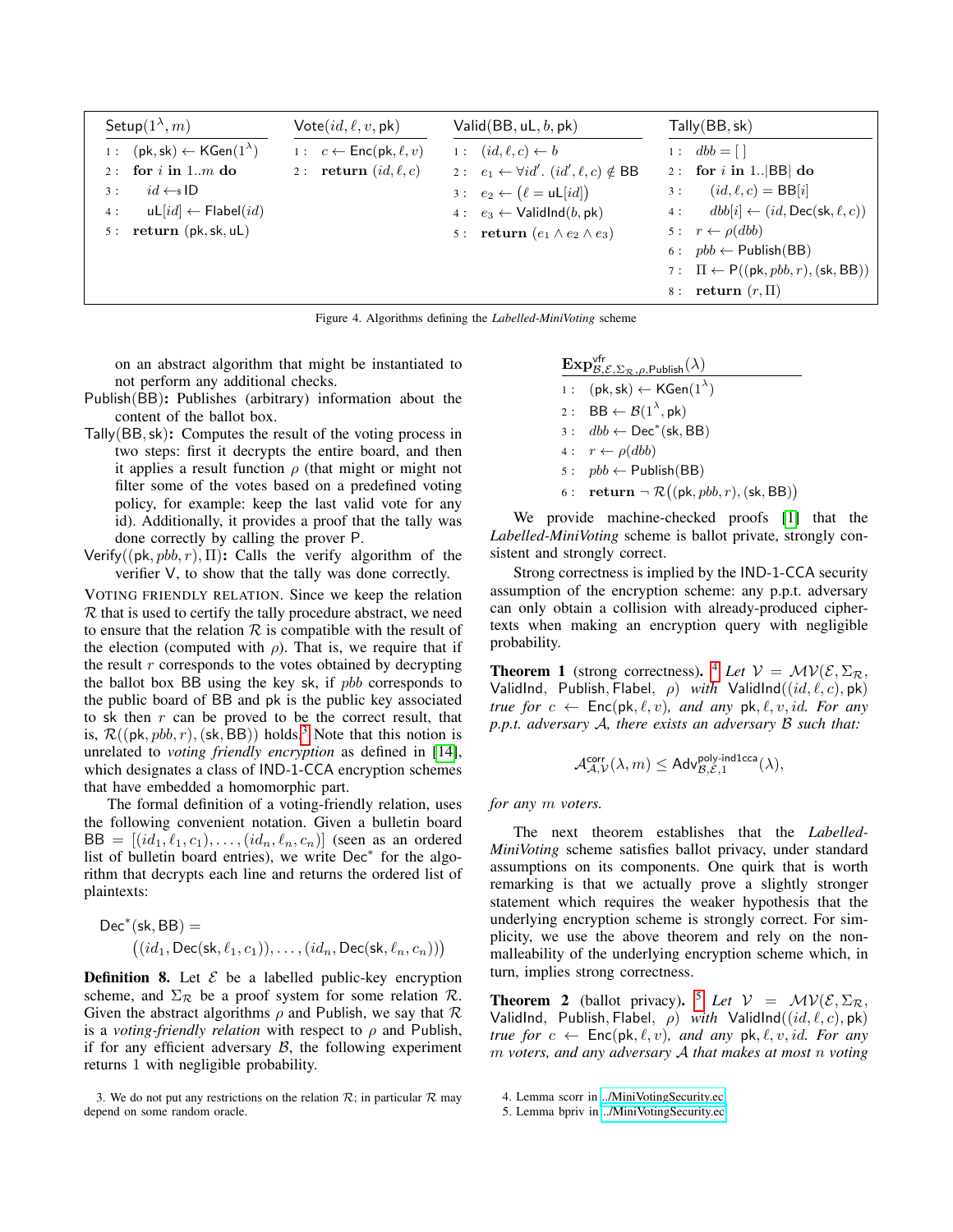*queries, there exists a simulator* S *and three adversaries* B*,* C *and* D *such that:*

$$
\mathsf{Adv}_{\mathcal{A},\mathcal{V},\mathsf{S}}^{\mathsf{bpriv}}(\lambda,m) \le 2 \times \Pr[\mathsf{Exp}_{\mathcal{D},\mathcal{E},\Sigma_{\mathcal{R}},\rho,\mathsf{Published}}^{\mathsf{vfr}}(\lambda) = 1] + \mathsf{Adv}_{\mathcal{B},\mathsf{P},\mathsf{S},\mathcal{R}}^{\mathsf{zk}}(\lambda) + 3n \times \mathsf{Adv}_{\mathcal{C},\mathcal{E},1}^{\mathsf{poly-indlcca}}(\lambda).
$$

The intuition for the ballot privacy component of the above theorem is based on two key points. First, one can replace with negligible loss of security a proof from a zeroknowledge proof system with a simulated one, provided that the relation is (with overwhelming probability) satisfied by a ballot privacy adversary. At this stage of the proof the relation is left unspecified, thus bounded by a voting friendly constraint. Secondly, one uses the IND-1-CCA security assumption for the encryption scheme to replace the view of the adversary on the ballot box.

**Theorem 3.** *(strong consistency)* <sup>6</sup> *Let*  $V = MV(\mathcal{E}, \Sigma_{\mathcal{R}})$ ValidInd, Publish, Flabel, ρ)*. Then,* V *is strongly consistent.*

The proof for strong consistency easily follows from the definition of the *Labelled-MiniVoting* scheme, using the extractor defined by

$$
\forall id, \ell, c. \text{ Extract}((id, \ell, c), \text{sk}) = (id, \text{Dec}(\text{sk}, \ell, c)).
$$

# 4. Applications

We now show how to apply the general results discussed in Section 3 to the security of several hundred variants of Helios, including most of its existing versions–either implemented, or mentioned in publications. We first instantiate *Labelled-MiniVoting* to a scheme we call *PreHelios*, instantiating the labelled public-key encryption scheme with a construction that combines a public-key encryption scheme with a proof of knowledge. *PreHelios* then serves as a basis for further instantiations and refinements.

In particular, we show that *PreHelios* corresponds, assuming secure mixnets, to the variant *Helios-mix* of Helios with mixnets. We further prove that the security of *PreHelios* is equivalent, assuming a secure homomorphic encryption scheme, to that of a variant *Helios-hom*, which uses homomorphic tally. In both cases, we show that remaining parameters of *Helios-mix* and *Helios-hom* (for example, validity check or result functions . . . ) can be instantiated in many ways, yielding about 540 secure variants each, all equipped with a machine-checked proof automatically based on our framework theorem. *Labelled-MiniVoting* requires– quite strictly–that the ballot box carefully discards duplicate ciphertexts. We also explain how to (securely) relax this condition, yielding another variant *Helios-hom-IDweed* that only discards duplicate ciphertexts when they correspond to the same ID. This check is more practical since it can easily done while deadling with revoting. Finally, we point to several implemented voting schemes, whose privacy properties are directly captured as machine-checked instantiations of one of our Theorems.

Our results are summarized in Figure 6. We equip all the schemes we discuss with machine-checked proofs of privacy. Rectangular nodes are not fully instantiated, and represent families of schemes whose privacy may rely on some non-standard hypotheses. All leaves represent fullyinstantiated schemes: their security relies only on that of their cryptographic primitives (encryption scheme and proof systems).

#### 4.1. PreHelios

Helios constructs its labelled public-key encryption scheme by composing El Gamal encryption with a proof of knowledge.7 Let us consider a labelled public-key encryption scheme LPKE( $\mathcal{E}', \Sigma'_{\mathcal{R}'},$ ), built from a public-key encryption scheme  $\mathcal{E}'$  and a proof system  $\Sigma'_{\mathcal{R}'}$ . The proof system typically proves validity of the vote  $v$  (for example, that at most one candidate is selected by the ballot), and may use a label (such as the voter's identity) inside the statement. The encryption algorithm returns a ciphertext produced by  $\mathcal{E}'$  on v, together with a proof of validity  $\pi$  that links the ciphertext, public key and label to the underlying vote and randomness used during encryption. The decryption algorithm checks the validity of the proof before decrypting the ballot. A more formal description of the construction is given in Figure 7.

| KGen( |  |
|-------|--|
|       |  |

| 1: return KGen'( $1^{\lambda}$ )                   |                                     |
|----------------------------------------------------|-------------------------------------|
| $Enc(m, \ell, pk)$                                 | $Dec(\mathsf{sk}, \ell, (c, \pi))$  |
| 1: $r \leftarrow \mathbb{Z}_q$                     | 1: if $V'((c, pk, \ell), \pi)$ then |
| 2: $c \leftarrow \textsf{Enc}'(\textsf{pk}, m; r)$ | 2: return $Dec'(sk, c)$             |
| $3: \pi \leftarrow P'((c, pk, \ell), (m, r))$      | $3:$ return $\perp$                 |
| 4: return $(c, \pi)$                               |                                     |
|                                                    |                                     |

Figure 7. Algorithms of LPKE( $\mathcal{E}', \Sigma'_{\mathcal{R}'},$ ), with  $\Sigma'_{\mathcal{R}'} = (\mathsf{P}', \mathsf{V}').$ 

We define *PreHelios* as *Labelled-MiniVoting* instantiated with an LPKE construction as its labelled public-key encryption scheme.

**Definition 9.** Let  $\mathcal{E}'$  be an encryption scheme, and  $\Sigma_{\mathcal{R}}$ ,  $\Sigma'_{\mathcal{R}'}$ be two proof systems. Given  $\Gamma = \text{LPKE}(\mathcal{E}', \Sigma'_{\mathcal{R}'})$ , and some algorithms ValidInd, Publish, Flabel and  $\rho$ , the PreHelios *scheme* constructed from these primitives is defined as

 ${\cal PH} \left( {\cal E}^{\prime}, \Sigma^{\prime}_{{\cal R}^{\prime}}, \Sigma_{{\cal R}}, \mathsf{ValidInd}, \mathsf{Published}, \mathsf{False} \right) =$  $\mathcal{MV}(\Gamma, \Sigma_{\mathcal{R}}, \mathsf{ValidInd}, \mathsf{Published}, \mathsf{False}), \rho$ ).

The following corollary of Theorems 1, 2, 3, states that *PreHelios* inherits the security of *Labelled-MiniVoting*.

<sup>6.</sup> Lemmas consis1, consis2, consis3 in [../MiniVotingSecurity.ec](https://github.com/catalindragan/minivoting-privacy/tree/master/proof/MiniVoting/MiniVotingSecurity.ec)

<sup>7.</sup> Even for the mixnet variant of Helios, El Gamal is used in conjunction with a proof of knowledge – of the randomness used in mixing rather than the plaintext – in order to obtain an IND-1-CCA scheme.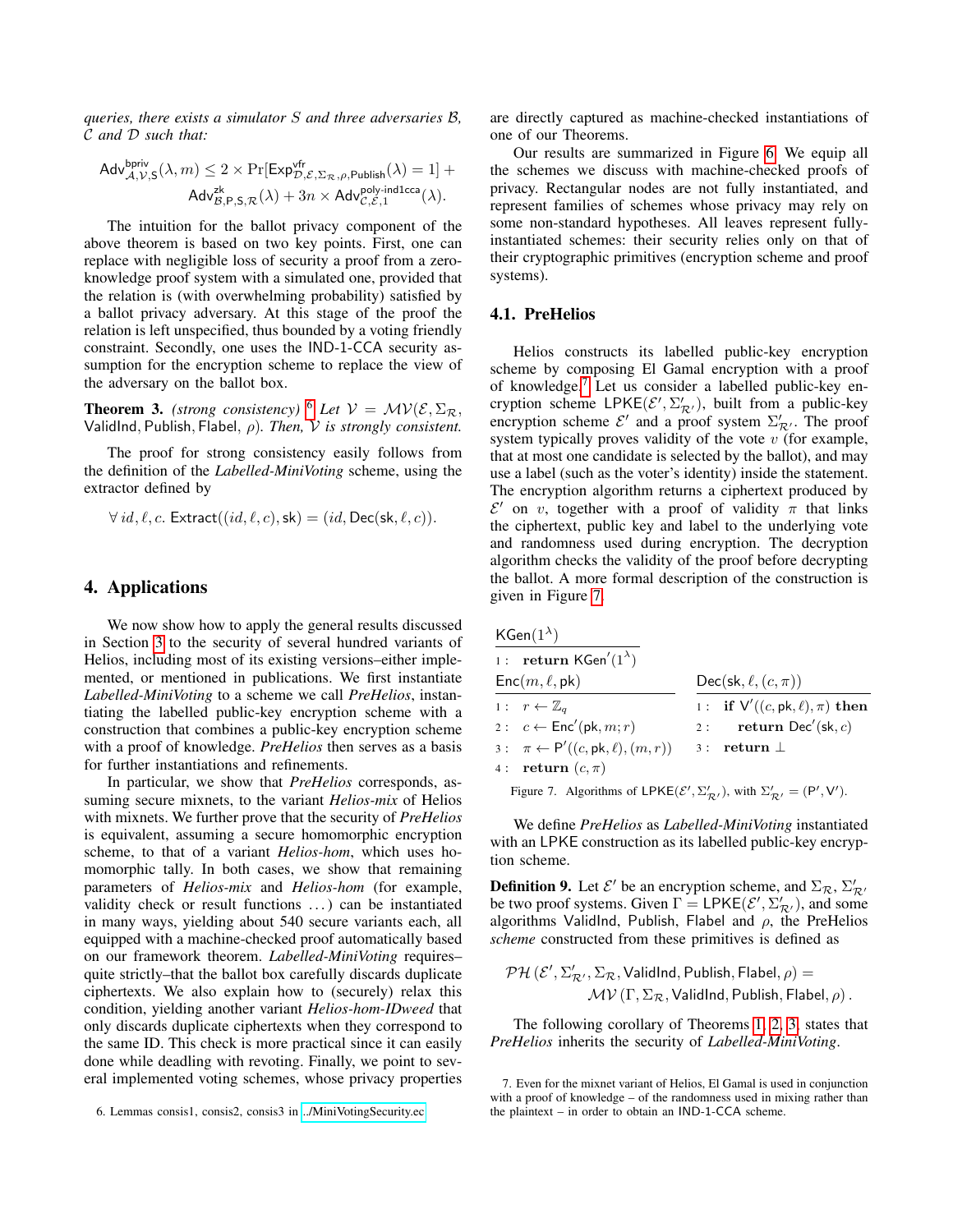

Figure 6. Relations between our schemes. Arrows represent direct instantiations, o-arrows represent instantiations (where some equivalence property is used);  $\simeq$  is observational equivalence. The leafs contain either concrete instances (e.g. Basic, (Helios) v3-mix), or the number of variants that have been obtained. All constructions satisfy ballot privacy, strong consistency, strong correctness (under some assumptions).

**Corollary 1.** Let  $\mathcal{E}'$  be an encryption scheme, and  $\Sigma_{\mathcal{R}}$ ,  $\Sigma'_{\mathcal{R}}$ , be two proof systems. Let  $\Gamma = \text{LPKE}(\mathcal{E}', \Sigma'_{\mathcal{R}'})$ , and ValidInd *that returns true for valid ciphertexts. The scheme*  ${\cal PH}\left( {\cal E}^{\prime}, \Sigma_{\cal R}^{\prime}, \Sigma_{\cal R}, \mathsf{ValidInd}, \mathsf{Published}, \mathsf{Flabel}, \rho \right)$   $is$ 

• *ballot private, provided that* R *is voting friendly,* Γ *is* IND-1-CCA, the proof system  $\Sigma_{\mathcal{R}}$  is zero-knowledge.

• *strongly consistent.*

• *strongly correct if* Γ *is* IND*-*1*-*CCA

This follows directly from Theorems 1, 2, 3. A typical example of an IND-1-CCA encryption scheme is El Gamal encryption with Chaum-Pedersen proofs [15].

#### 4.2. Security by Refinement

However, it should be clear from the definition of *Labelled-MiniVoting* that only the most basic voting systems can be produced purely by instantiating *PreHelios* further. Indeed, *Labelled-MiniVoting* specifies an ideal Tally algorithm that decrypts the ballot box line-by-line before computing the election result using  $\rho$ , whereas any voting system that means to provide resilience against corrupted tallying servers cannot follow this course of action.

To support the application of our Theorem 2 to such schemes–capturing in particular most published Helios variants, we show that privacy properties are preserved when substituting a functionally equivalent algorithm for Tally. We now define the necessary notions of functional equivalence and algorithm substitution.

**Definition 10** (Functional Equivalence). Let  $f$  be a (stateful) algorithm. We write

$$
Pr[f(e), m \leadsto (r, m_r)]
$$

for the probability that the execution of  $f(e)$  leads to the final memory  $m_r$  with result r when executed in the initial memory m. Given a predicate  $\phi$  over inputs and memories, two procedures  $f_1$  and  $f_2$  are *functionally equivalent under*  $\phi$ , written  $f_1 \simeq_{\phi} f_2$ , iff

$$
Pr[f_1(e), m \leadsto (r, m_r)] = Pr[f_2(e), m \leadsto (r, m_r)]
$$

for any input value  $e$ , output value  $r$  and memories  $m$ ,  $m_r$ such that  $\phi(e, m)$ . For the constantly true predicate T,  $\simeq_{\text{T}}$ 

expresses *unconditional* functional equivalence, which we simply denote with  $\simeq$ .

We note that this notion of equivalence captures algorithms that are both probabilistic and stateful, intuitively requiring that equivalent algorithms produce the same joint distributions on outputs and final state given the same inputs and initial state.

Given a voting scheme  $V = (S, V_0, V_a, P, T, V_e)$  and an alternative tallying algorithm Tally', we define *the variant* of scheme V that uses algorithm Tally' for tallying as  $\mathcal{V}[\mathsf{T} \leftarrow \mathsf{T}$ ally'] = (S, Vo, Va, P, Tally', Ve). Similarly, given an alternative validation algorithm Valid', we define the variant of scheme V that uses algorithm Valid' for ballot  $validation$  as  $V[Va \leftarrow Valid'] = (S, Vo, Valid', P, T, Ve)$ . When the nature of the alternative algorithm is clear from context, we simply write  $V[Tally']$  or  $V[Vali d']$  for the relevant algorithm substitution.

Lemma 2 (Tally-Equivalence preserves Privacy). *Given a voting scheme* V *with tallying algorithm* Tally*, and some alternative tallying algorithm*  $\text{Taily}'$  *such that*  $\text{Taily} \simeq \text{Taily}'.$ *If* V *is ballot private (resp. strongly correct; strongly consistent*) then  $V[\hat{T}$ ally'] is ballot private (resp. strongly correct; *strongly consistent).*

*Proof.* The theorem is a simple consequence of the definitions for the three properties. We note in particular, that, for  $\beta \in \{0, 1\}$ ,  $\mathsf{Exp}_{\mathcal{A}, \mathcal{V}}^{\mathsf{bpriv}, \beta}$  and  $\mathsf{Exp}_{\mathcal{A}, \mathcal{V}}^{\mathsf{bpriv}, \beta}$  are strictly equivalent until the adversary queries its  $Orally$  oracle, so the corresponding queries to Tally and Tally' necessarily occur in a pair of contexts where inputs and states are equal. A similar observation applies for strong consistency. Finally, tallying is not used for strong correctness.  $\Box$ 

#### 4.3. Helios-mix

Mixnets were introduced by Chaum [19] as a method to implement anonymous communications in the absence of a trusted authority. A mixnet takes as input a set of encrypted messages and outputs the underlying plaintexts in a way that hides the relation between the input ciphertexts and the output plaintexts. Interest in their applications (which go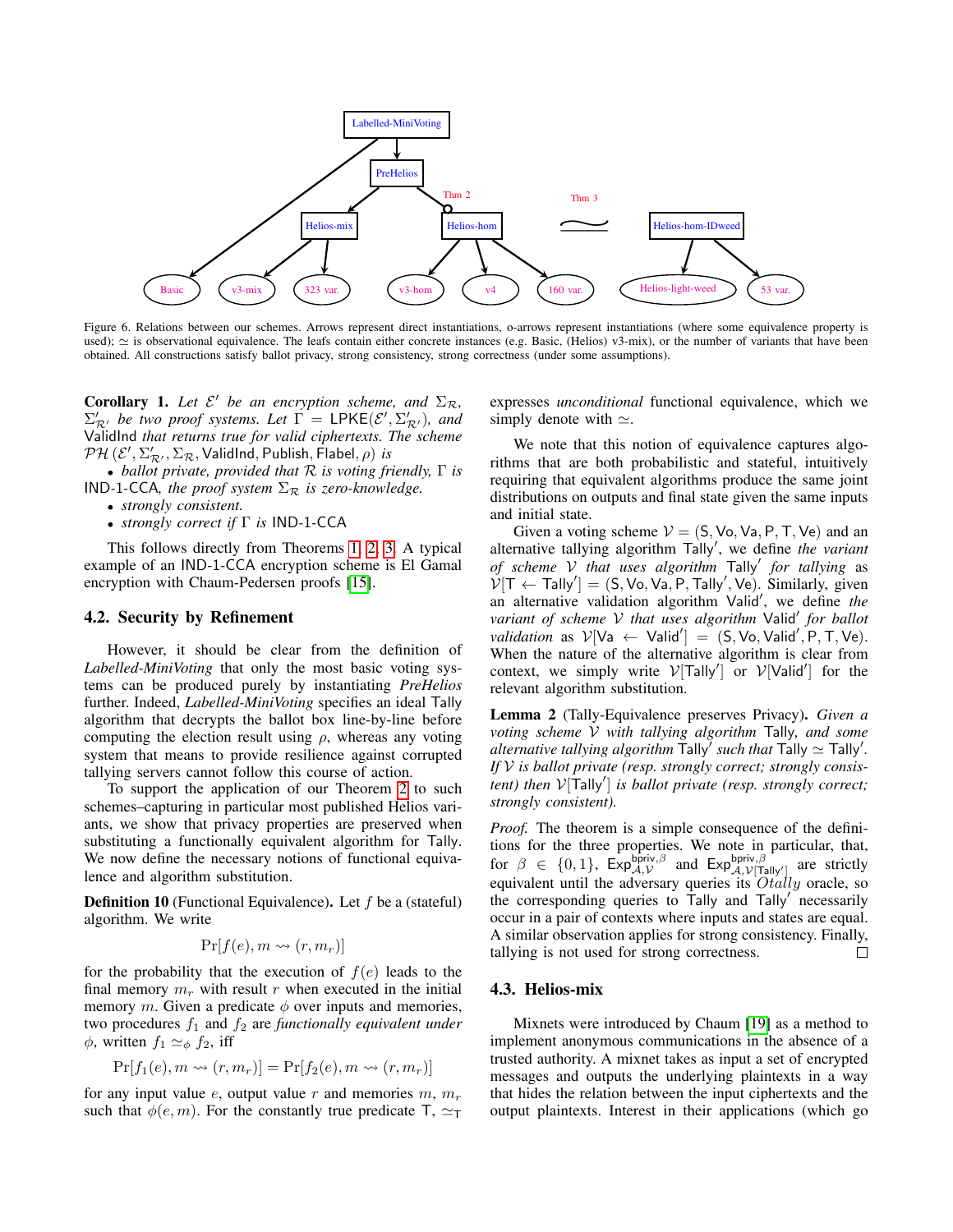significantly beyond electronic voting) resulted in a large body of literature that covers different constructions [30], [32], [36], [37], [41], and security models and proofs for some of the constructions [32], [33], [41].

Concrete implementations typically "chain" several mixers so that the output of one is passed as input to the next. Each intermediate shuffle comes with a proof that mixing was implemented correctly. Since we are not concerned here with dishonest tally authorities, we simply view mixnets as an abstract algorithm TallyMix which, given a list of ballots and the secret key, returns their decryptions in some order together with a proof that the list of decrypted votes corresponds to the initial list of ballots. Existing mixnet constructions return the plaintexts either in random order [36] or in lexicographic order [32].

The following definition fixes the class of protocols obtained by replacing the tally algorithm with a mixnet, whose operations are modelled as a probabilistic algorithm TallyMix. In our definition, we make use of the Count function multiset that can be instantiated with functions that return the sequence of votes in lexicographic or random order.

**Definition 11.** Let  $\mathcal{E}'$  be an encryption scheme,  $\Sigma'_{\mathcal{R}'}$  and  $\Sigma_{\mathcal{R}}$  be two proof systems, ValidInd, Publish, Flabel, and Policy be abstract algorithms as specified, and TallyMix be a mixnet functionality. Given  $\rho$  = multiset  $\circ$  Policy, we define the Helios-mix *scheme* constructed from these primitives as

 ${\mathcal H}{\mathcal M}\left( {\mathcal E}^\prime, \Sigma_{{\mathcal R}^\prime}, \Sigma_{\mathcal R}, \mathsf{ValidInd}, \mathsf{Published}, \mathsf{Flabel}, \mathsf{Policy} \right) =$  ${\cal PH} \left( {\cal E}^\prime, \Sigma^\prime_{{\cal R}^\prime}, \Sigma_{\cal R}, \mathsf{ValidInd}, \mathsf{Published}, \mathsf{False} \right)$  [TallyMix].

Based on this definition, if one can find an instance  $\mathcal{PH}$ of *PreHelios* whose Tally algorithm is such that TallyMix  $\simeq$ Tally, the following corollary identifies sufficient conditions for the privacy of the *Helios-mix* variants constructed from the same primitives.

**Corollary 2.** *Let*  $\mathcal{E}'$  *be an encryption scheme,*  $\Sigma_{\mathcal{R}}$ *,*  $\Sigma'_{\mathcal{R}'}$ *, be two proof systems,*  $\Gamma = \text{LPKE}(\mathcal{E}', \Sigma'_{\mathcal{R}'})$ *, and* ValidInd*,* Publish*,* Flabel*, and* Policy *be abstract algorithms as specified. The scheme*

 ${\mathcal H}{\mathcal M}\left( {\mathcal E}^\prime, \Sigma_{\mathcal R}^\prime, \Sigma_{\mathcal R}, \mathsf{ValidInd}, \mathsf{Published}, \mathsf{Policy} \right)$ 

*is ballot private, strongly consistent, and strongly correct provided that i.* TallyMix  $\simeq$  Tally *(with the specified primitives); ii.* ValidInd *returns true for valid ciphertexts; iii.*  $\mathcal{R}$  *is voting-friendly; iv.*  $\Gamma$  *is* IND-1-CCA*; and v.*  $\Sigma_{\mathcal{R}}$  *is zero-knowledge.*

Our EasyCrypt formalization of the result supports two separate instantiations for multiset, using either lexicographic ordering (as *Helios-mix-ord*), or random ordering (as *Helios-mix-perm*). In particular, we formally prove the required functional equivalences for Tally and TallyMix.

### 4.4. Helios-hom

Similarly, *PreHelios* can be refined in a similar way to prove privacy properties for homomorphic variants of Helios.

The Helios-hom *scheme* is defined as an instantiation of a *PreHelios* scheme with some homomorphic public key encryption scheme  $\mathcal{E}'$ , and whose Tally algorithm is modified to be as shown in Figure 8.

TallyHom(BB,sk)

1: 
$$
sbb \leftarrow
$$
 valid balls based on proof check from BB

- $fbb \leftarrow$  Policy(sbb)
- $c \leftarrow \mathsf{Add}(fbb)$
- $4: r \leftarrow \textsf{Dec}(c, \textsf{sk})$
- 5 :  $pbb \leftarrow$  Publish(BB)
- 6 :  $\Pi \leftarrow P((pk, pbb, r), (sk, BB))$
- 7 : return  $(r, \Pi)$

Figure 8. *Helios-hom* TallyHom algorithm

**Definition 12.** Let  $\mathcal{E}'$  be a public-key encryption scheme, Add be a candidate homomorphic operation,  $\Sigma_{\mathcal{R}}$  and  $\Sigma_{\mathcal{R}'}'$  be two proof systems, and ValidInd, Publish, Flabel, and Policy be abstract algorithms as specified. Given  $\rho =$  addition  $\circ$ Policy, we define the Helios-hom *scheme* constructed from these primitives as:

 $\mathcal{HH}\left(\mathcal{E}^{\prime},\Sigma_{\mathcal{R}^{\prime}}^{\prime},\Sigma_{\mathcal{R}}, \mathsf{ValidInd}, \mathsf{Published}, \mathsf{False} \right|, \rho) =$  ${\cal PH} \left( {\cal E}^\prime, \Sigma^\prime_{{\cal R}^\prime}, \Sigma_{\cal R}, \mathsf{ValidInd}, \mathsf{Published}, \mathsf{False} \right)$  [TallyHom].

Theorem 4. Let  $\mathcal{E}'$  be a homomorphic encryption *scheme,*  $\Sigma_{\mathcal{R}}', \Sigma_{\mathcal{R}'}'$  *be two proof systems, and* ValidInd, Publish, Flabel, Policy *be abstract algorithms as specified such that:*

 $\forall b, \text{BB. } b \in \text{Policy}(\text{BB}) \implies b \in \text{BB}$ ; and  $\forall$  sk, BB. Dec $*($ sk, Policy $(BB)) =$  Policy $(Dec^*(sk, BB)).$ 

*Let* TallyHom *be the tallying algorithm of the scheme*  ${\cal HH}\left( {\cal E}^\prime,\Sigma_{{\cal R}^\prime}^\prime,\Sigma_{{\cal R}},$  ValidInd, Publish, Flabel, Policy), *and* Tally *be the tallying algorithm defined by the*  $\emph{scheme }\ \mathcal{PH}\left(\mathcal{E}^{\prime},\Sigma_{\mathcal{R}^{\prime}}^{\prime},\Sigma_{\mathcal{R}},\mathsf{ValidInd},\mathsf{Published},\mathsf{P} \right) \textit{ with }$  $\rho =$  addition  $\circ$  Policy. We have TallyHom  $\simeq$  Tally.

Theorem 4 is proved in EasyCrypt. The equivalence follows from the homomorphic property of the encryption scheme and the commutativity and membership properties of the Policy algorithm. We then easily deduce privacy properties of *Helios-hom*, via Lemma 2.

Corollary 3. Let  $\mathcal{E}'$  be an encryption scheme, with Add *a* candidate homomorphic operation for  $\mathcal{E}'$ , let  $\Sigma_{\mathcal{R}}$ ,  $\Sigma'_{\mathcal{R}'}$ , be two proof systems,  $\Gamma = \text{LPKE}(\mathcal{E}', \Sigma'_{\mathcal{R}'})$ , and ValidInd, Publish*,* Flabel*, and* Policy *be abstract algorithms as specified. The scheme*

 $\mathcal{HH}\left(\mathcal{E}^\prime, \Sigma^\prime_{\mathcal{R}^\prime}, \Sigma_\mathcal{R}, \mathsf{ValidInd}, \mathsf{Published}, \mathsf{Policy}\right),$ 

*is ballot private, strongly consistent, and strongly correct provided that i.* R *is voting friendly; ii.* Γ *is* IND*-*1*-*CCA*;*  $\delta$ *iii.*  $\Sigma_{\mathcal{R}}$  *is zero-knowledge; iv.*  $\mathcal{E}'$  *and* Add *form a homomorphic public-key encryption scheme; v.* ValidInd *returns*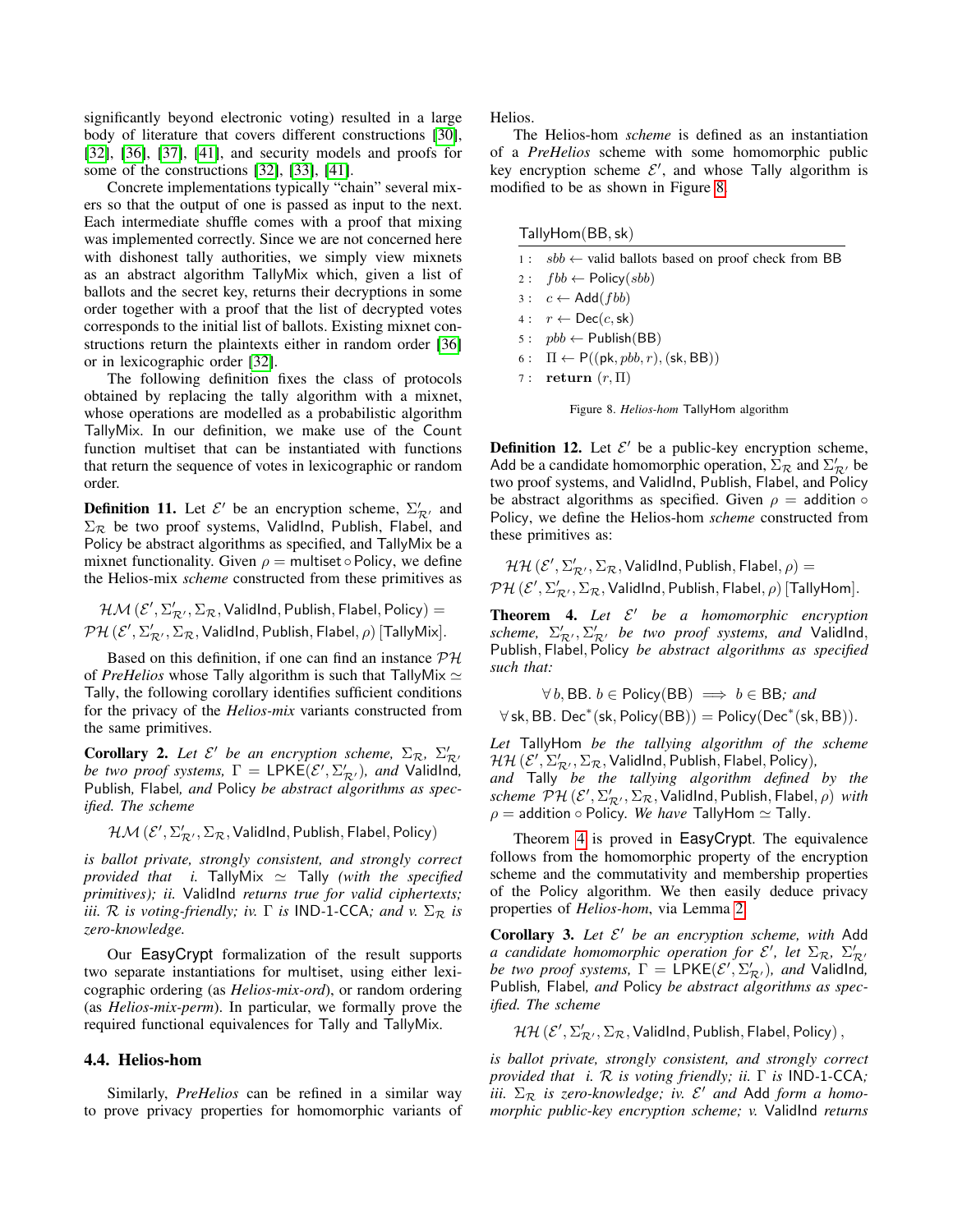*true for valid ciphertexts; vi.* Policy *commutes with* Dec<sup>∗</sup> *; vii.*  $\forall b$ , BB.  $b \in$  Policy(BB)  $\implies b \in$  BB.

#### 4.5. Various realizations of Helios

We recall that *Labelled-MiniVoting* is parameterized by a labelled public-key encryption scheme, a proof system, and six abstract algorithms.

> ValidInd :  $((ID, L, C), PK) \rightarrow \{0, 1\},$ Publish:  $(\overrightarrow{ID}, \overrightarrow{L}, \overrightarrow{C})^* \rightarrow \overrightarrow{PBB}$ , Flabel :  $ID \rightarrow L$ ,  $Count : (ID, Vo<sub>⊥</sub>)^* \rightarrow R,$ Policy :  $(ID, Vo<sub>⊥</sub>)^* \rightarrow (ID, Vo<sub>⊥</sub>)^*,$  $R: ((PK, PBB, R), (SK, (ID, L, C)^*)) \rightarrow \{0, 1\}$

To illustrate the versatility of our framework, we list some interesting instances of these algorithms.

Typical choices for ValidInd include the constantly true function, which lets the ballot box accept all non-duplicated ballots, and algorithm V' itself, which checks that the ballot is equipped with a valid proof before accepting it.

Many choices for Publish have been considered, from trivial publication policies that reveal no information about the ballot box (empty), or publish the ballot box itself (identity) to more involved publication algorithms that reveal the last cast ballot for each voter, with (last view) or without the id (anonymous-view), or reveal a hash of each entry along with the entry itself (hash-view). Further, entries could be reordered, or dummy entries inserted before publication of the bulleting board.

Algorithm Flabel, which produces the label from the voter id, is usually instantiated trivially, either as a constant function (constant), or as the identity function (identity). Other interesting choices would include pseudo-random labels (where, for example, the label is produced during setup using a PRP whose key is discarded afterwards) that could serve as pseudonyms.

The revote policy Policy can either enforce a *single vote* per id or take *multiple votes* into account, for example where votes can be bought or are linked to some form of stake. Single vote policies can be as simple as choosing the last (last vote) or first vote cast by each voter, and as complex as those used in Estonia (where priority is given to ballots cast in person, over electronic ballots). Multiple vote policies could sum all votes, or average all votes cast by each voter before computing the final result.

The relation  $\mathcal R$  proved by the tallying authorities is usually instantiated either as the trivial true relation, or as the relation that relates plaintexts and associated datas to all valid ciphertexts that encrypt them (corr-dec).

Lastly, choices for the counting algorithm Count are as numerous as there are types of democracy and elections. We list the most common ones.

- addition*.* Tells how many votes each candidate received.
- multiset*.* Returns the sequence of all votes. Two main categories are considered:
	- order. All votes are given in lexicographic order.

– permutation. Votes are returned in a random order.

- majority*.* Discloses only the winner.
- weighted. Some voters may have a more important role in making the decision.
- condorcet*.* Voters rank candidates in order of preference. A single winner is selected by conducting a series of fictitious one-on-one elections between every possible pairing of two candidates.
- STV (Single Transferable Vote). Voters rank the candidates in order of preference. Votes for candidates above some threshold are transfered to other candidates based on the order of preference indicated on the ballots.

#### Hundreds of secure variants of *Labelled-MiniVoting*.

These options can be combined arbitrarily, subject to a few constraints, that are imposed in particular by votingfriendliness and other non-cryptographic premises.

- If Publish :  $(ID, L, C)^* \rightarrow$  PBB returns an empty bullet the board then  $R$  must be true.
- For *Helios-hom*, the counting function has to be addition and the policy cannot be average.
- For *Helios-hom-IDweed*, Flabel must yield an injective mapping from identities to labels, the counting function has to be addition, and the policy cannot be average.
- For *Helios-mix*, the counting function has to be multiset, and the policy cannot be average.

This yields 162 variants for *Helios-hom*, 54 variants for *Helios-hom-IDweed* and 324 variants for *Helios-mix*. All these variants were automatically generated and equipped with (checked) EasyCrypt proofs of ballot privacy, strong consistency, and strong correctness in less than 31 minutes overall. An overview is provided in Table 2. To avoid generating all the variants anytime a single instance is desired, we also provide a simple design interface where the user selects the options of her choice for each parameter. The resulting voting scheme is then automatically generated along with a proof of its security, checked with EasyCrypt. We note in particular that, once all algorithms are fully instantiated, the non-cryptographic premises of our security theorems and corollaries are automatically discharged. This includes the voting-friendliness properties of  $\mathcal R$  w.r.t. the other algorithms for all instances, the commutativity and regularity properties of Policy for homomorphic instances, and the injectivity property of Flabel for instances with reduced-weeding.

Insecure variants of *Labelled-MiniVoting*. *Labelled-MiniVoting* has been designed to ensure that ballot privacy, together with strong consistency and strong correctness, are satisfied with only (minimal) assumptions on the cryptographic primitives. Many features and restrictions have been hard-coded (in the algorithms or the cryptographic primitives) such that it should be difficult to find instantiations of *Labelled-MiniVoting* that are not ballot private.

One such feature is the weeding process modeled by the Valid algorithm. It has been well documented [15], [23], [24] that not weeding ballots carefully leads to insecure schemes. In particular, this is also why Helios as implemented in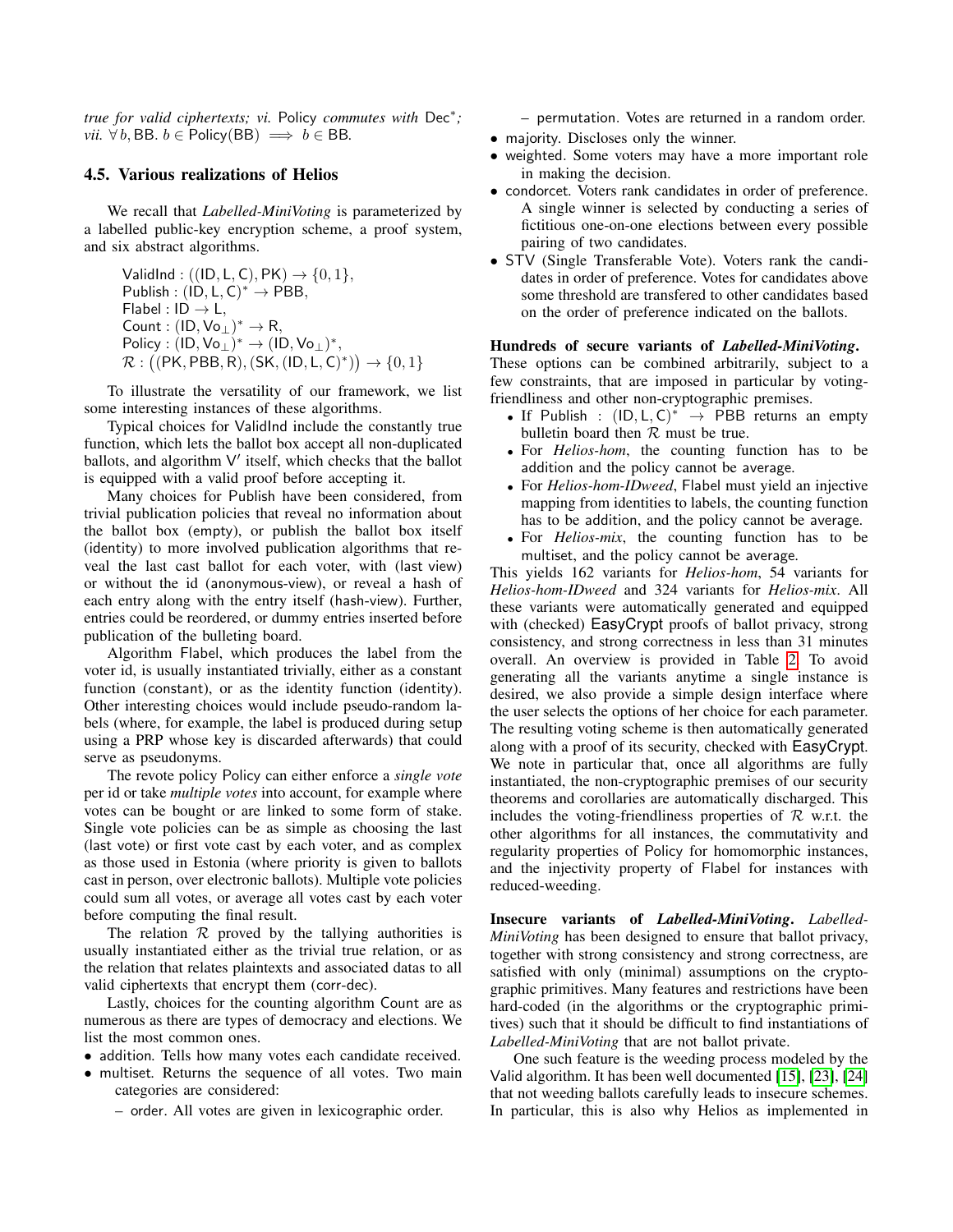versions 3 and 4 do not satisfy ballot privacy. For the Helios variants that we analyze weeding is encapsulated in the Valid algorithm.

## 4.6. Existing Variants

Combining the results obtained in the previous sections yields the security of several hundred variants of electronic voting schemes. In this section, we point to some variants that correspond to existing published schemes.

We consider more specific cryptographic primitives. Let  $\mathcal{E}'$  be the exponential El Gamal encryption scheme [16], [29], and  $\Sigma'_{\mathcal{R}'} = (P', V')$  the disjunctive Chaum-Pedersen proof system [18]<sup>8</sup> over the relation  $\mathcal{R}'$  that ensures that a vote satisfies the requirements of the election. Additionally, let  $\Sigma_{\text{corr-dec}}$  be the Chaum-Pedersen proof system for correct decryption. We assume the El Gamal encryption scheme with Chaum-Pedersen proofs of knowledge (formally defined as  $\Gamma = \text{LPKE}(\mathcal{E}', \Sigma_{\mathcal{R}'})$ ) to be IND-1-CCA (a pen-andpaper proof is given in [15]). We further assume that the correct decryption proof system  $\Sigma_{\text{corr-dec}}$  is zero-knowledge. We can then deduce the following results on the practical schemes listed in Table 1.

HELIOS VERSION 3 WITH HOMOMORPHIC TALLY. *Helios version 3 with homomorphic tally* [2] (Helios-v3-hom, for short) corresponds to *Helios-hom* instantiated with exponential El Gamal encryption, last vote policy, no label, and addition as counting mode. Formally, Helios version 3 with homomorphic tally is defined as

$$
\begin{aligned} Helios-v3\text{-}hom&=\mathcal{HH}\left(\mathcal{E}',\Sigma_{\mathcal{R}'}',\Sigma_{\mathrm{corr-dec}},\mathsf{ValidInd}_{V'},\\ \text{Published}_{\mathrm{last\,view}},\mathsf{False}_{\mathrm{empty}},\mathsf{Policy}_{\mathrm{last\,vote}}\right). \end{aligned}
$$

By setting the identity of the voters to be either true names or aliases, we can cover here two sub-variants of Helios version 3:

*Helios-v3-hom with true identities.* This version has been used since the introduction of Helios in version 1 [2].

*Helios-v3-hom with aliases.* Version that was initially introduced for the 2009 election at Louvain in Helios version 2 [3], and was later made more broadly available in Helios version 3.

HELIOS VERSION 3 WITH MIXNETS. *Helios version 3 with mixnets* [2] (called Helios-v3-mix, for short) corresponds to *Helios-mix* instantiated with last vote policy, no labels, and the multiset counting mode. Formally, Helios version 3 with mixnets is defined as

*Helios-v3-mix* = 
$$
\mathcal{HM}(\mathcal{E}', \Sigma'_{\mathcal{R}'}, \Sigma_{\text{corr-dec}}, \text{ValidInd}_{V'},
$$
  
Published<sub>last view</sub>,  $\text{False}_{\text{empty}}$ ,  $\text{Policy}_{\text{last vote}})$ .

Like homomorphic Helios-v3, this variant supports both elections where the name of voters is in the clear, or election with aliases.

HELIOS VERSION 4. This version of Helios is closely related to Helios version 3 with homomorphic tally. We point out some small but important differences.

First, Helios version 4 uses more robust proofs of knowledge, that contain additional information such as election hash, or question number (that must therefore appear in the label). Furthermore, to ease the readability of the ballot by voters, Helios version 4 applies a hash over the ballot and publishes it along with the ballot. Lastly, Helios v4 does not support any mixnet-based variants, and is solely based on homomorphic encryption. Therefore, algorithms ValidInd,  $\rho$ and  $R$  are identical to Helios version 3 with homomorphic tally, Publish produces a hash for each bulletin board entry that is published alongside it, and Flabel is the constant function returning election hash, question numbers and choice numbers.

The *Helios version 4* [2] can formally be defined as

$$
\begin{aligned} Helios-v4 &= \mathcal{HH}\left(\mathcal{E}', \Sigma'_{\mathcal{R}'}, \Sigma_{\text{corr-dec}}\right), \text{ValidInd}_{V'},\\ \text{Published}_{\text{hash-view}}, \text{Flabel}_{\text{constant}}, \text{Policy}_{\text{last vote}}\right). \end{aligned}
$$

Note that our proofs do not cover Helios version 1 or version 2, since their underlying encryption scheme, based on the weak Fiat-Shamir transformation, is not IND-1-CCA. Replacing the weak Fiat-Shamir transformation with the strong Fiat-Shamir transformation in their protocol descriptions would yield *Helios-v3-mix* and *Helios-v3*, respectively, although particulars of the primitives differ.

BASIC ELECTION SCHEME. One of the most basic election schemes consists in sending votes encrypted with a public key to a (trusted) voting server. No revote is allowed. During tally, the server simply shuffles the ballots and decrypts them line by line. Of course, this does not offer any verifiability. Such a basic election scheme is at the core of several simple commercial voting systems currently in use.

Let  $\mathcal E$  be a labelled public-key encryption scheme with an empty label, and  $\Sigma_{true} = (P, V_{true})$  a proof system where both the verifier  $V_{true}$  and relation are constantly true.

This basic voting scheme is formally defined as

$$
\mathcal{MV}\left(\mathcal{E}, \Sigma_{\mathsf{true}}, \mathsf{ValidInd}_{\mathsf{true}}, \mathsf{Published}_{\mathsf{no-revote}}, \mathsf{False}_{\mathsf{empty}}, \right) \notag \\ \rho_{\mathsf{additionono-revote}}\right).
$$

#### 4.7. Weeding

Cortier et al [23], [24] and Bernhard et al. [15] have shown the need for weeding in the context of ballot privacy. For example, if an adversary may copy the ballot of an honest voter (typically available on the bulletin board) and re-cast it on his own behalf, he obtains some information on the vote once the result is published, hence breaking privacy. In particular, the ballot privacy of *Labelled-MiniVoting* is based on a strong weeding policy, preventing pairs of ciphertexts and labels being replayed even with different voter identifiers, being enforced by the Valid algorithm.

We show that it is possible to weaken the weeding policy by weeding only exact ballot duplicates. More precisely, we show that instead of rejecting a ballot  $(id, \ell, c)$  as soon as  $(id', \ell, c)$  occurs in BB for some  $id'$ , we only reject it if exactly  $(id, \ell, c)$  occurs in BB. This may speed up the weeding algorithm since this latter check remains local to

<sup>8.</sup> We use the strong Fiat-Shamir transformation.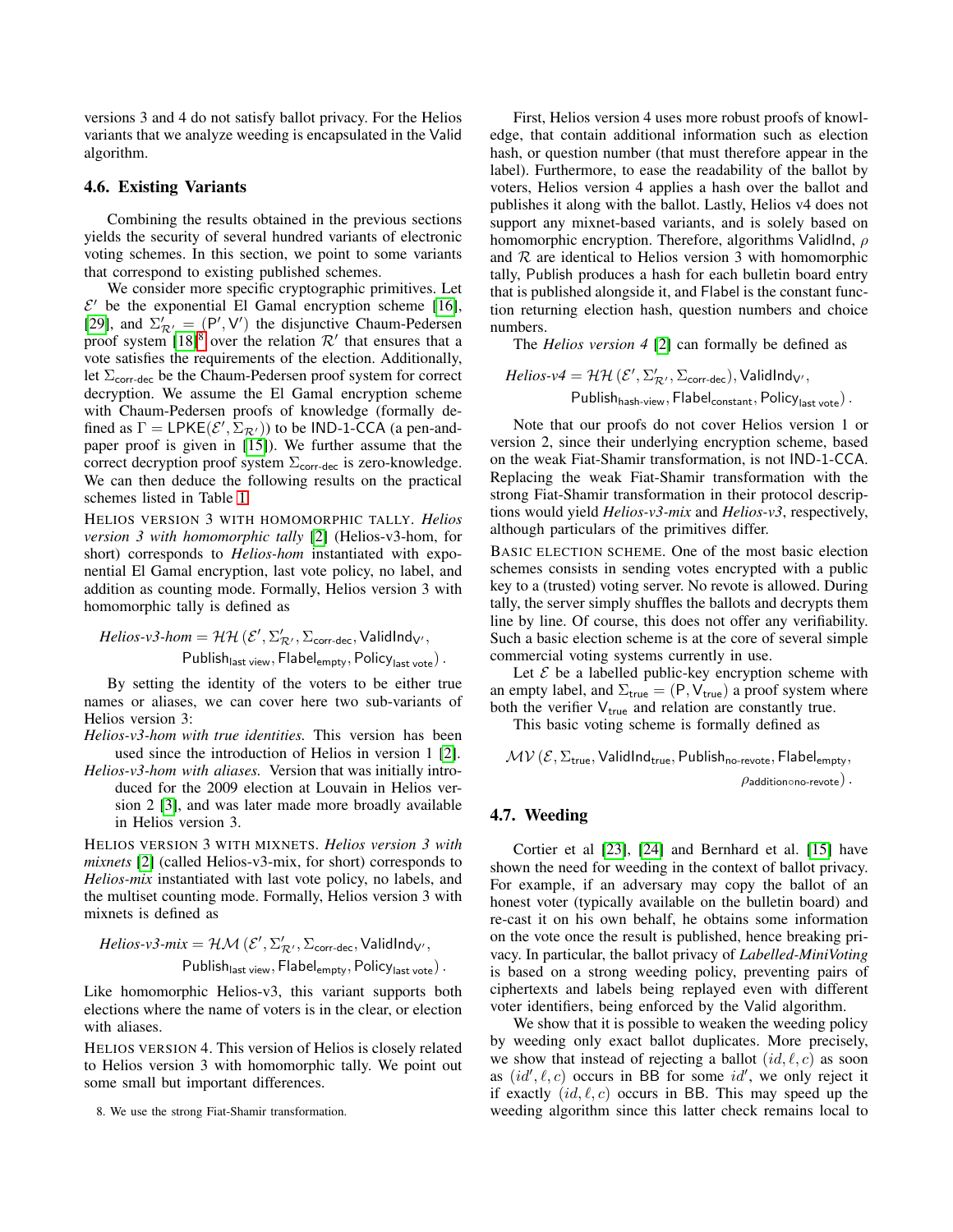TABLE 1. SOME PRACTICAL VARIANTS THAT CAN BE OBTAINED FROM THE *Labelled-MiniVoting* SCHEME.

|                      | <b>Voting Base</b>  | ValidInd            | Publish   | Flabel   |                      |             |
|----------------------|---------------------|---------------------|-----------|----------|----------------------|-------------|
| Helios-y3-hom        | Helios-hom          | verify ballot proof | last view | empty    | addition ○ last vote | corr-dec    |
| Helios-v3-mix        | Helios-mix          | verify ballot proof | last view | empty    | multiset o last vote | corr-dec    |
| Helios-y4            | Helios-hom          | verify ballot proof | last view | constant | addition ○ last vote | corr-dec    |
| Helios-light-weeding | Helios-hom-IDweed   | verify ballot proof | last view | identity | addition ○ last vote | corr-dec    |
| Basic Scheme         | Labelled-MiniVoting | return true         | empty     | empty    | addition ∘ no-revote | return true |

a particular voter's ballots, perhaps avoiding an expensive scan over the entire bulletin board. Formally, we consider a variant ValidLight of the Valid algorithm, displayed in Figure 9. If Flabel is injective, then ValidLight is functionally equivalent to Valid. This includes some interesting choices for Flabel, such as the identity function (or the function  $x \mapsto (x, f(x))$  for any function f), or a PRP whose key is discarded immediately after setup.

**Theorem 5.** Let  $\phi$  be the predicate defined by

$$
\phi(m) = \text{ul. is injective}
$$
  

$$
\land \forall i \in \text{dom}(\text{BB}).
$$
  

$$
\exists id_i, c_i. \text{ BB}[i] = (id_i, \text{ul}[id_i], c_i),
$$

*where* uL*,* BB *are the values of these variables in memory* m*. The following holds:*

Valid  $\simeq_{\phi}$  ValidLight.

Theorem 5 is proved in EasyCrypt and relies on the fact that each voter is assigned a unique label, and that all ballots from the ballot box have a matching label for a voter w.r.t to some pre-existing map that contains all voters and their assigned label.

| Valid(BB, uL, b, pk) |                                                                      | ValidLight(BB, $uL, b, pk$ )                   |  |  |
|----------------------|----------------------------------------------------------------------|------------------------------------------------|--|--|
|                      | $1: (id, \ell, c) \leftarrow b$                                      | $1: (id, \ell, c) \leftarrow b$                |  |  |
|                      | 2: $e_1 \leftarrow \forall id'. \ (id', \ell, c) \notin \mathsf{BB}$ | 2: $e_1 \leftarrow (b \notin \mathsf{BB})$     |  |  |
|                      | $3: e_2 \leftarrow (\ell = \mathsf{uL}[id])$                         | $3: e_2 \leftarrow (\ell = \mathsf{uL}[id])$   |  |  |
|                      | 4 : $e_3 \leftarrow$ ValidInd(b, pk)                                 | 4: $e_3 \leftarrow$ ValidInd(b, pk)            |  |  |
|                      | 5: <b>return</b> $(e_1 \wedge e_2 \wedge e_3)$                       | 5: <b>return</b> $(e_1 \wedge e_2 \wedge e_3)$ |  |  |

Figure 9. Valid algorithm of *Labelled-MiniVoting* (left) and ValidLight, variant with light weeding (right).

**Definition 13.** Given a homomorphic encryption scheme  $\mathcal{E}'$ , two proof systems  $\Sigma'_{\mathcal{R}'}$ ,  $\Sigma_{\mathcal{R}}$ , and abstract algorithms ValidInd, Publish, Flabel and Policy as specified, we define the Helios-hom-IDweed *scheme* constructed from these primitives as the scheme

$$
\mathcal{HW}(\mathcal{E}', \Sigma'_{\mathcal{R}'}, \Sigma_{\mathcal{R}}, \text{ValidInd}, \text{Published}, \text{Policy}) = \mathcal{HH}(\mathcal{E}', \Sigma'_{\mathcal{R}'}, \Sigma_{\mathcal{R}}, \text{ValidInd}, \text{Published}, \text{Policy})
$$
\n[ValidLight].

The following result follows from Theorem 5 and Corollary 3. The proof, verified in EasyCrypt, involves carefully checking that  $\phi$  holds at all points where the validation algorithm is (or may be) called.

**Corollary 4.** Let  $\mathcal{E}'$  be an encryption scheme and  $\Sigma_{\mathcal{R}}$ ,  $\Sigma'_{\mathcal{R}'}$  be two proof systems, let  $\Gamma = \text{LPKE}(\mathcal{E}', \Sigma'_{\mathcal{R}'})$ , and ValidInd*,* Publish*,* Flabel*, and* Policy *be abstract algorithms as specifed. The* Helios-hom-IDweed *scheme constructed from these is ballot private, strongly consistent, and strongly correct whenever all of the following hold: i.* R *is voting friendly; ii.*  $\Gamma$  *is* IND-1-CCA*; iii.*  $\Sigma_{\mathcal{R}}$  *is zero-knowledge;* iv.  $\mathcal{E}'$  is homomorphic; v. ValidInd *that returns true for valid ciphertexts; vi.* Policy *commutes with* Dec<sup>∗</sup> *; vii.* Policy *is such that*  $b \in$  Policy(BB)  $\implies$   $b \in$  BB; and viii. Flabel is *injective.*

HELIOS WITH LIGHT WEEDING. We define *Helios with light weeding* as

 $Helios-light-week = \mathcal{H}\mathcal{W}\left(\mathcal{E}^{\prime},\Sigma_{\mathcal{R}^{\prime}}^{\prime},\Sigma_{\text{corr-dec}},\right)$  $ValidInd_{V'},$  Publish $_{last\,view}$ , Flabel<sub>identity</sub>, Policy<sub>last vote</sub>).

*Helios-light-weed* is a variant for Helios v3 that uses labels that uniquely identify voters and performs lighter weeding checks. Following Theorem 5, this is done without loss of privacy. Additionally, this method for weeding yields another defense mechanism against ballot privacy attacks [23] that has not yet been implemented in Helios. We give an overview of the practical variants of Helios our EasyCrypt proofs cover in Table 1.

# 5. Formalization

We now discuss the formalization, and highlight some of the key points it unveiled.

#### 5.1. **EasyCrypt**

EasyCrypt [8], [9] is an interactive proof assistant for reasoning about concrete security of cryptographic constructions; to date, EasyCrypt has been used primarily for proving security of cryptographic primitives rather than more complex systems, with the notable exceptions of [4], [7].

EasyCrypt features a module system which combines facilities from module systems in programming languages, with a capability mechanism for restricting adversarial access to oracles or memories. The module system allows proving general principles once and for all, and later instantiating these principles in a particular setting. In addition, EasyCrypt features a theory mechanism that supports instantiation of types and operators used in a formalization. Our formalization heavily relies on these mechanisms to achieve modularity and make verification of several hundreds of variants tractable.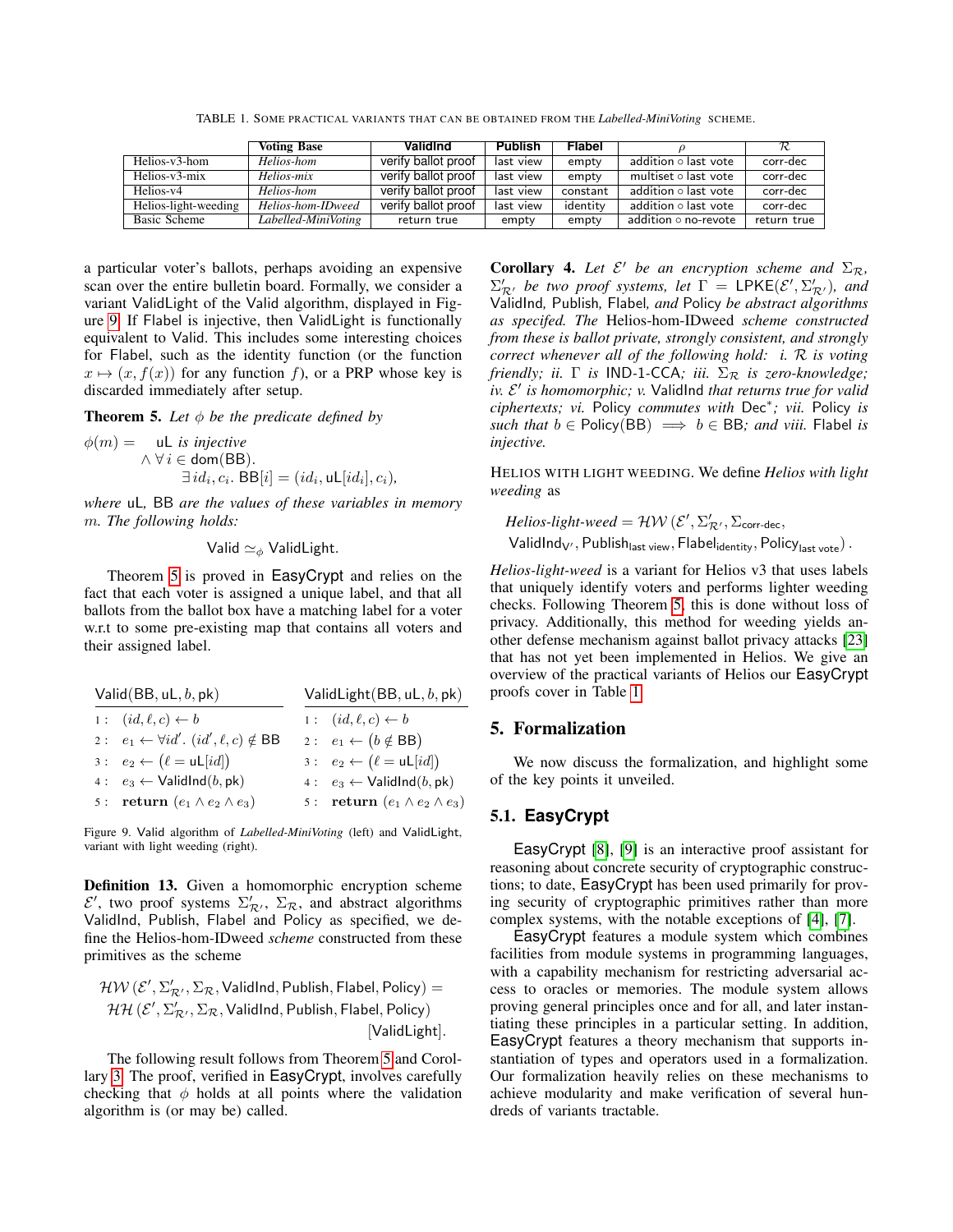The EasyCrypt formalization of ballot privacy closely follows the development outlined in the previous section, but with two important differences. First, security statements in EasyCrypt are concrete, i.e. the advantage of a (constructed) adversary is given as an arithemetic expression of its capacities and of the advantage of sub-adversaries whereas for readability, our presentation in the previous sections follows the usual style of asymptotic security. More importantly, EasyCrypt uses a relational program logic to formalize code-based game-based reductionist arguments. The latter uses a series of probabilistic programs with adversarial code, called *games*, and of probabilistic claims relating the probability of one or more events in one or more games, to establish its main claim. In EasyCrypt, probabilistic claims are derived using probabilistic Relational Hoare Logic (PRHL), which generalizes Relational Hoare Logic [11] to a probabilistic setting. PRHL is a program logic whose judgments are of the form  $\{\Phi\}$   $c_1 \sim c_2$   $\{\Psi\}$ , where  $c_1$  and  $c_2$  are games, and  $\Phi$  and  $\Psi$  are relations on program states. The rules of PRHL allow the user to derive *valid* judgments. When Ψ is of an appropriate form (concretely,  $E_1(1) \Rightarrow E_2(2)$ , where  $\langle i \rangle$  is used to denote the memory in which the event is interpreted), validity of the above judgment implies the probabilistic claim:

$$
Pr[c_1, m_1 : E_1] \le Pr[c_2, m_2 : E_2]
$$

stating that the probability of event  $E_1$  after executing  $c_1$  in initial memory  $m_1$  is upper-bounded by the probability of event  $E_2$  after executing  $c_2$  in  $m_2$ .

Interestingly, our formalization highlighted one limitation of EasyCrypt. In order to achieve maximal generality, our proof of ballot privacy is modular and assumes IND-1-CCA security of the underlying encryption scheme. An important goal for future work is to prove in EasyCrypt that encryption schemes commonly used in Helios, including El Gamal with zero-knowledge proofs, achieve IND-1-CCA security. This component does not require changes for the *Labelled-MiniVoting* scheme, and can be viewed as a stand-alone component. However, it involves extending EasyCrypt to reason about rewinding arguments since existing IND-1-CCA proofs use Bellare and Neven's General Forking Lemma [10].

#### 5.2. Issues with Pen-and-Paper Proofs

The formalization effort presented here highlighted two shortcomings in existing pen-and-paper proofs for *Labelled-MiniVoting* and its applications.

SIMULATION PROOFS WITH RANDOM ORACLES. Starting from existing pen-and-paper proofs of BPRIV for *Labelled-MiniVoting*, and attempting to formalize them led us to deeper considerations on the interactions of simulationbased security notions and proofs with random (or stateful) oracles, in a way similar to Fiore and Nitulescu [28]. Indeed, in the proof of *Labelled-MiniVoting*, it is highly important to split random oracles between those that are taken over by the simulator and those that need to remain independent (in particular, so they can be taken over in lower-level simulations for the primitives). Formally, this highlighted the need to strike a careful balance between abstraction–which supports proof reuse and enforces that the realization of a component be irrelevant to the current security proof, and the need to have a full specification of the system on which the proof operates. In particular, the need for formality in the treatment of random oracles caused some false starts in the development, as core definitions and theorem statements had to be adapted, first to make room for random oracles, then to clearly distinguish those random oracles that are protocolrelevant (those used in the proof of correct decryption) and need to be simulated from those that are only relevant to lower-level primitives and can thus be kept abstract (those used in the labelled public-key encryption scheme), and finally to support zero-knowledge relations with access to the abstract random oracles.<sup>9</sup> However, we note that this formal issue does not imply the existence of attacks if the same hash function is used for computing the proof of decryption and for other purposes. Still, in the spirit of recent standardisation efforts, we do recommend that domain separation be used in this case.

A MISSING ASSUMPTION. Existing proofs of ballot privacy for abstract systems similar to *Labelled-MiniVoting* [14] do not make use of the strong correctness, whereas it is in fact a necessary assumption. In practice, the game transition where strong correctness is used implies an additional term (corresponding exactly to the upper-bound on the strong correctness advantage) in the final security bound for ballotprivacy, which does not appear in asymptotic security treatments, but may be critical when evaluating security margins to determine concrete security parameters.

# 5.3. Discussion

The final qed took about one person-year to complete. The statement and proof of Theorem 2 took about 75% of the effort, while the specialization component made up the rest (including some changes to the statement of Theorem 2 and related definitions to support zero-knowledge relations with random oracles). Table 2 shows the development size and verification times; the figures were obtained running EasyCrypt on an HP ZBook with i7-4800MQ CPU and 32GB RAM, running Ubuntu 14.01.

EXTENSIONS, REFINEMENTS AND GENERALISATIONS. It is clear that much of the effort could have been spared if we had chosen to forgo generality and consider a specific instance of Helios. However, the benefits of a general proof is that it should now be easy to adapt our framework (and the corresponding proofs) to: formalizing privacy of other voting systems, formalizing other security properties, and carrying our formal guarantees down to implementations, also considering security under weaker trust assumptions. For example, a refinement of our framework would explicitly distinguish between the public and the secret part

<sup>9.</sup> A theorem that does not consider the latter two issues, although much easier to state and prove, would not be instantiatable as broadly as ours.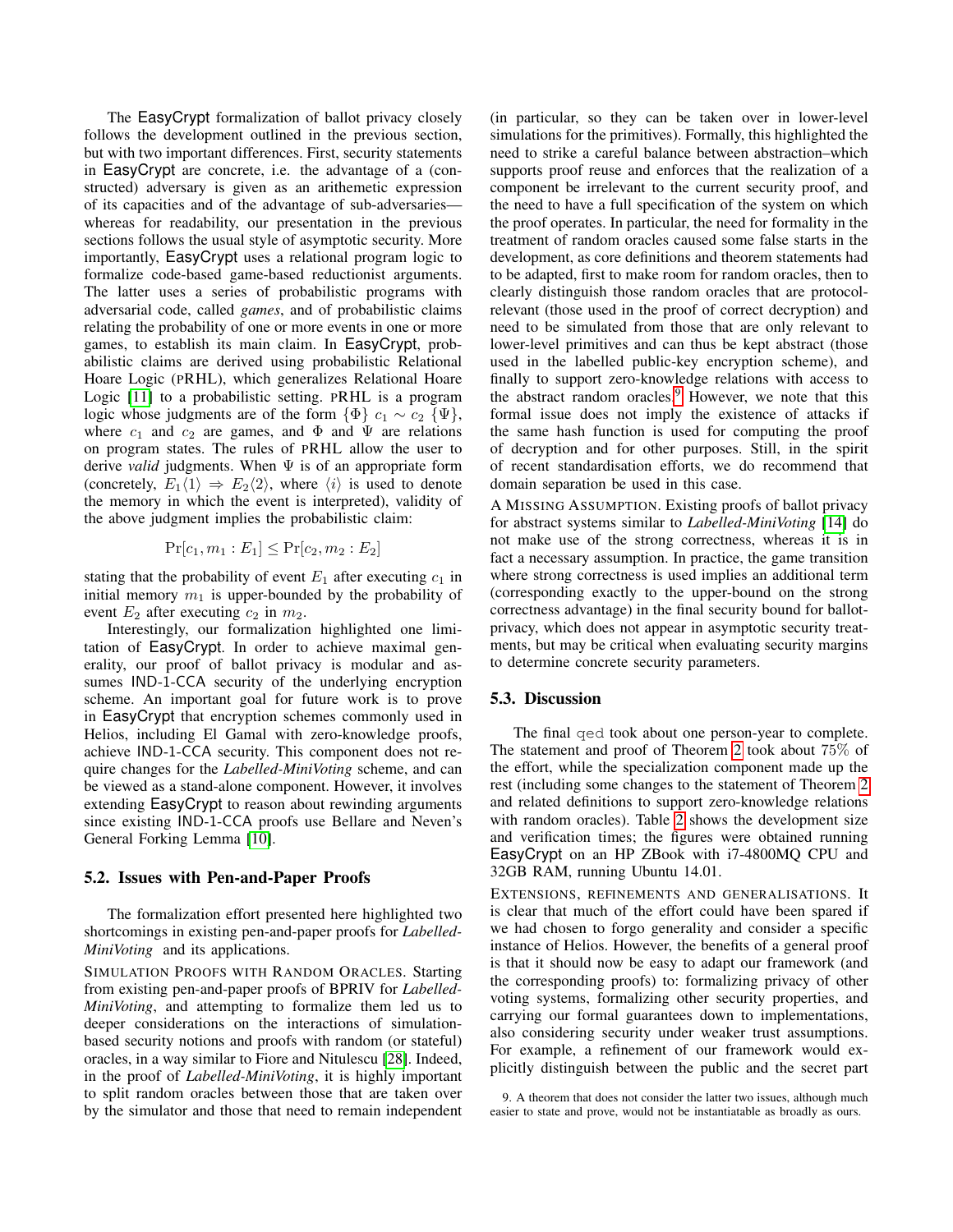| <b>Voting Stages</b>  |                      | <b>Definition</b><br>(no. lines) | Proof<br>(no. lines) | Verif. Time<br>(seconds) |
|-----------------------|----------------------|----------------------------------|----------------------|--------------------------|
| General               | General Concepts     | 961                              | 2891                 | 158                      |
| <b>Framework</b>      | Labelled-MiniVoting  | 231                              | 4466                 | 447.8                    |
|                       | <b>PreHelios</b>     | 145                              | 918                  | 10.8                     |
| <b>Specialization</b> | Helios-hom           | 164                              | 662                  | 51.3                     |
|                       | Helios-hom-IDweed    | 22                               | 842                  | 67.3                     |
|                       | Helios-mix           | 95                               | 788                  | 5.7                      |
| <b>Examples</b>       | Helios $v^*$ + Basic | 658                              | 2493                 | 28.7                     |
|                       | 540 variants         | $540 * 132$                      | $540 * 492$          | $540 * 3.4$              |

TABLE 2. STATISTICS ON THE EASYCRYPT PROOF DEVELOPMENT FOR E-VOTING.

of a user's credential. Schemes where such distinction is crucial e.g. Belenios [21] or Civitas [31], could then be instantiated in the resulting framework. Of course, any extensions would require re-working the formal results to deal with the changes. However in this case the new proofs would mirror closely the development that we present in this paper and may need to only locally account for the changes. Other security properties of interest include in particular verifiability [22], accountability [34], receipt-freeness, and coercion-resistance [31]. Extending our work to these properties would first require to fully formalize them but then we believe we could again rely on the genericity of our approach to consider classes of protocols.

TOWARDS VERIFIED IMPLEMENTATIONS. We conclude this discussion section by observing that the family of machinechecked specifications we produce gets us one step closer to the production of machine-checked implementations for voting protocols. Indeed, EasyCrypt itself provides several ways of producing machine-checked implementations from machine-checked specifications. The first is to extract, from the EasyCrypt specification, a specification in the WhyML language, a specification language suitable for use with many program verifiers. This technique, which then carries the final result over to implementations by manual and verified refinement, was used in the past to obtain proofs of security, even in the presence of side-channel adversaries, for RSA-OAEP [5] and MEE-CBC [6]. Although the use of random oracles are an obstacle to the verification of the whole system, hash functions are in fact a very small part of the system–and not much can usually be established about their security. For example, Almeida et al. [6] simply exclude symmetric primitives from the refinement proof, but include them in the side-channel-freeness check. At present, these techniques would not scale to the needs of systems of the size and complexity of Helios. The second is to directly extract, from the EasyCrypt specification, a working OCaml implementation of the protocol. This mechanism was previously used to produce relatively efficient implementations of secure and verifiable computation protocols [4]. In the present case, because we leave a number of components unspecified or abstract (in particular, we only consider functional abstractions of the tally process and bulletin board), our specification is not sufficient to produce a full working implementation of the voting scheme. However, it would be sufficient to produce a working implementation of a voting client, be it device-based or direct-recording

electronic (DRE) based. We do not here make any claims on the practical security of this extracted code.

# 6. Conclusion and future work

We have developed a machine-checked framework for proving ballot privacy of electronic voting systems. Our framework is sufficiently general to cover hundreds of variants of Helios, including most existing implemented ones.

We reduced ballot privacy to security of the underlying primitives, relying for example on an IND-1-CCA-secure encryption scheme and on secure mixnets. ElGamal together with proofs of knowledge has been proved secure in [15]. However, formalizing this proof in EasyCrypt would be challenging since it requires support for rewinding adversaries. Similarly, proving security of mixnets is hard and developing an EasyCrypt framework for mixnets would form an interesting research project.

As future work, we plan to extend our framework to other voting systems as discussed in the previous section. We also plan to consider other properties such as verifiability, accountability, receipt-freeness, or coercion-resistance. Verifiability seems of easy reach: it requires to formalise this property, for example along the lines of [21] and identify under which conditions *Labelled-MiniVoting* preserves verifiability (e.g. depending on what is published). This should allow us to prove verifiability of many of the variants of Helios. Accountability would require more work. Indeed, while Helios is close to being accountable, it is necessary to first specify exactly who is responsible e.g. for the data displayed on the ballot box and the distribution of the credentials and how this is cryptographically enforced. We would first need to enrich *Labelled-MiniVoting* to account for these extra procedures. Then receipt-freeness and coercion-resistance would require even more extensions to *Labelled-MiniVoting* since Helios and its variants, and therefore the current *Labelled-MiniVoting* scheme, are *not* coercion-resistant. Considering these various properties under varying trust assumptions on each of the parties would also be interesting.

#### Acknowledgments

The authors thank Gilles Barthe for useful input and discussions, and David Bernhard and David Galindo for their early involvement in this work. Benjamin Grégoire provided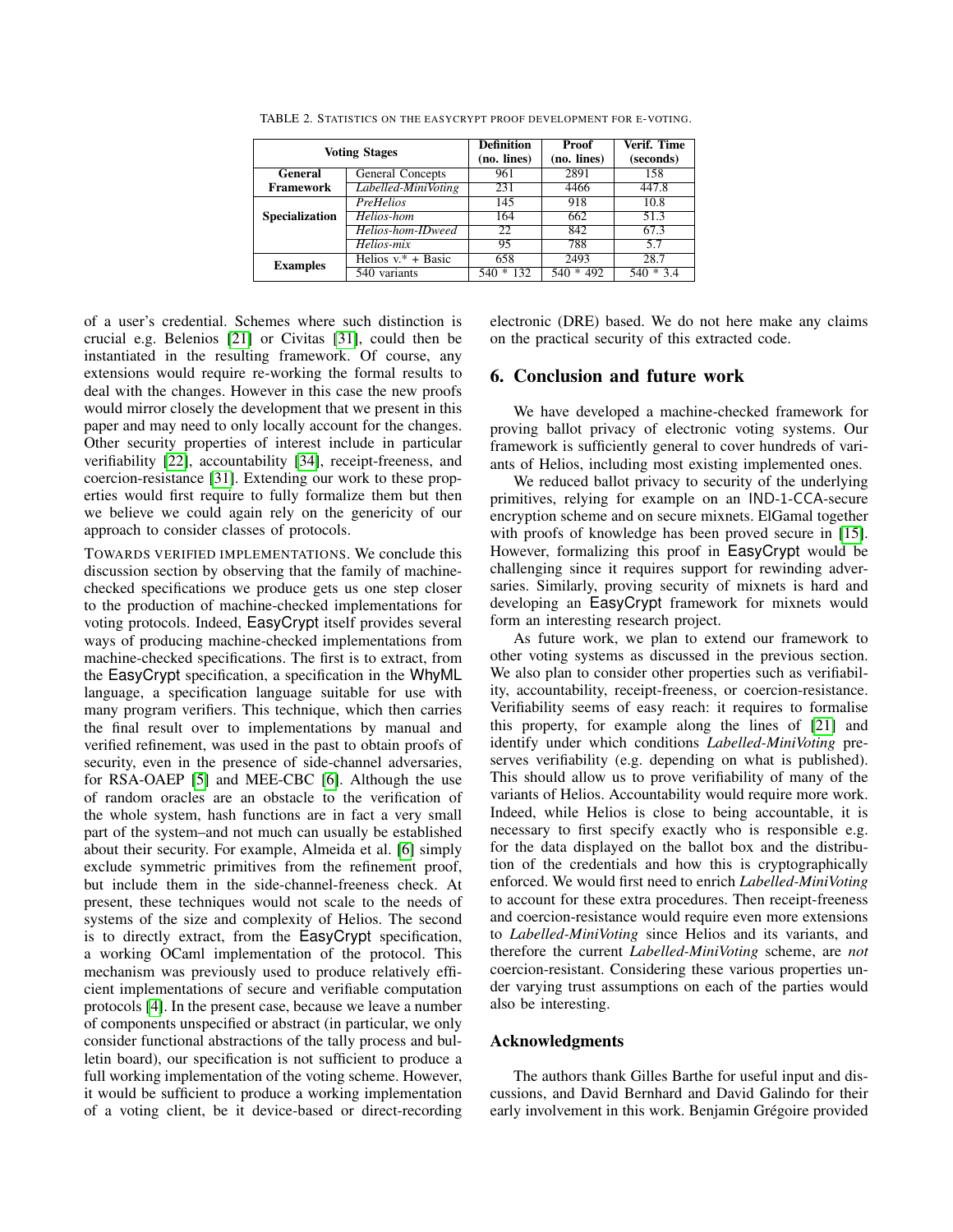useful support in the development and use of EasyCrypt. We also thank Matt Fredrikson who has shepherded the paper to its current form, and the anonymous reviewers at IEEE Security & Privacy for their helpful comments. This work has received funding from the Office of Naval Research (grant agreement NO N000141512750) and the European Research Council (ERC) under the European Union's Horizon 2020 research and innovation program (grant agreement No 645865-SPOOC).

#### References

- [1] *Easycrypt code for privacy of Labelled-MiniVoting*. [https://github.](https://github.com/catalindragan/minivoting-privacy/tree/master/proof) [com/catalindragan/minivoting-privacy/tree/master/proof.](https://github.com/catalindragan/minivoting-privacy/tree/master/proof)
- [2] B. Adida. Helios: Web-based Open-Audit Voting. In P. C. van Oorschot, editor, *USENIX Security'08: 17th USENIX Security Symposium, July 28-August 1, 2008, San Jose, CA, USA*, pages 335–348. USENIX Association, 2008. Helios website: [heliosvoting.org.](heliosvoting.org)
- [3] B. Adida, O. de Marneffe, O. Pereira, and J.-J. Quisquater. Electing a University President Using Open-Audit Voting: Analysis of Real-World Use of Helios. USENIX/ACCURATE Electronic Voting Technology (EVT 2009), 2009.
- [4] J. B. Almeida, M. Barbosa, G. Barthe, G. Davy, F. Dupressoir, B. Grégoire, and P.-Y. Strub. Verified Implementations for Secure and Verifiable Computation. Cryptology ePrint Archive, Report 2014/456, 2014. [http://eprint.iacr.org/2014/456.](http://eprint.iacr.org/2014/456)
- [5] J. B. Almeida, M. Barbosa, G. Barthe, and F. Dupressoir. Certified computer-aided cryptography: efficient provably secure machine code from high-level implementations. In *2013 ACM SIGSAC Conference on Computer and Communications Security, CCS'13, Berlin, Germany, November 4-8, 2013*, pages 1217–1230, 2013.
- [6] J. B. Almeida, M. Barbosa, G. Barthe, and F. Dupressoir. Verifiable side-channel security of cryptographic implementations: constanttime MEE-CBC. In *FSE'16: 23rd International Conference on Fast Software Encryption*, Mar. 2016. To appear.
- [7] G. Barthe, J. M. Crespo, Y. Lakhnech, and B. Schmidt. Mind the Gap: Modular Machine-Checked Proofs of One-Round Key Exchange Protocols. In E. Oswald and M. Fischlin, editors, *EUROCRYPT'15: 34th Annual International Conference on the Theory and Applications of Cryptographic Techniques*, volume 9057 of *LNCS*, pages 689–718. Springer, 2015.
- [8] G. Barthe, F. Dupressoir, B. Grégoire, C. Kunz, B. Schmidt, and P.-Y. Strub. EasyCrypt: A Tutorial. In A. Aldini, J. Lopez, and F. Martinelli, editors, *Foundations of Security Analysis and Design VII*, volume 8604 of *LNCS*, pages 146–166. Springer International Publishing, 2014.
- [9] G. Barthe, B. Grégoire, S. Heraud, and S. Zanella-Béguelin. Computer-Aided Security Proofs for the Working Cryptographer. In *CRYPTO'11: 31st Annual Cryptology Conference*, volume 6841 of *LNCS*, pages 71–90. Springer, 2011. Best Paper Award.
- [10] M. Bellare and G. Neven. Multi-signatures in the plain publickey model and a general forking lemma. In *CCS'06: 13th ACM conference on Computer and Communications Security*, pages 390– 399. ACM, 2006.
- [11] N. Benton. Simple Relational Correctness Proofs for Static Analyses and Program Transformations. In *POPL '04: 31st ACM SIGPLAN-SIGACT Symposium on Principles of Programming Languages*, page 43. ACM, January 2004.
- [12] D. Bernhard. *Zero-Knowledge Proofs in Theory and Practice*. PhD thesis, University of Bristol, 2014.
- [13] D. Bernhard, V. Cortier, D. Galindo, O. Pereira, and B. Warinschi. SoK: A Comprehensive Analysis of Game-Based Ballot Privacy Definitions. In *S&P'15: 36th IEEE Symposium on Security and Privacy*, pages 499–516. IEEE Computer Society, 2015.
- [14] D. Bernhard, V. Cortier, O. Pereira, B. Smyth, and B. Warinschi. Adapting Helios for Provable Ballot Privacy. In *ESORICS'11: 16th European Symposium on Research in Computer Security*, volume 6879 of *LNCS*, pages 335–354. Springer, 2011.
- [15] D. Bernhard, O. Pereira, and B. Warinschi. How Not to Prove Yourself: Pitfalls of the Fiat-Shamir Heuristic and Applications to Helios. In X. Wang and K. Sako, editors, *ASIACRYPT'12: 18th International Conference on the Theory and Application of Cryptology and Information Security*, volume 7658 of *LNCS*, pages 626–643. Springer, 2012.
- [16] D. Bernhard and B. Warinschi. Cryptographic Voting A Gentle Introduction. In A. Aldini, J. Lopez, and F. Martinelli, editors, *Foundations of Security Analysis and Design VII - FOSAD 2012/2013 Tutorial Lectures*, volume 8604, pages 167–211. Springer, 2014.
- [17] B. Blanchet. An Automatic Security Protocol Verifier based on Resolution Theorem Proving (invited tutorial). In *20th International Conference on Automated Deduction (CADE-20)*, Tallinn, Estonia, July 2005.
- [18] D. Chaum and T. P. Pedersen. Wallet Databases with Observers. In E. F. Brickell, editor, *CRYPTO'92: 12th Annual International Cryptology Conference, Santa Barbara, California, USA, August 16- 20, 1992*, volume 740 of *LNCS*, pages 89–105, 1992.
- [19] D. L. Chaum. Untraceable Electronic Mail, Return Addresses, and Digital Pseudonyms. *Commun. ACM*, 24(2):84–90, Feb. 1981.
- [20] V. Cortier, F. Eigner, S. Kremer, M. Maffei, and C. Wiedling. Type-Based Verification of Electronic Voting Protocols. In *POST'15: 4th Conference on Principles of Security and Trust*, volume 9036 of *LNCS*, pages 303–323, London, UK, April 2015. Springer.
- [21] V. Cortier, D. Galindo, S. Glondu, and M. Izabachène. Election Verifiability for Helios under Weaker Trust Assumptions. In M. Kutylowski and J. Vaidya, editors, *Computer Security - ESORICS 2014 - 19th European Symposium on Research in Computer Security, Wroclaw, Poland, September 7-11, 2014. Proceedings, Part II*, volume 8713 of *LNCS*, pages 327–344. Springer, 2014.
- [22] V. Cortier, D. Galindo, R. Küsters, J. Müller, and T. Truderung. SoK: Verifiability Notions for E-Voting Protocols. In *S&P'16: 37th IEEE Symposium on Security and Privacy*, San Jose, CA, USA, May 2016. IEEE Computer Society Press.
- [23] V. Cortier and B. Smyth. Attacking and Fixing Helios: An Analysis of Ballot Secrecy. In *CSF'11: 24th IEEE Computer Security Foundations Symposium*, pages 297–311. IEEE Computer Society, 2011.
- [24] V. Cortier and B. Smyth. Attacking and fixing Helios: An analysis of ballot secrecy. *Journal of Computer Security*, 21(1):89–148, 2013.
- [25] V. Cortier and C. Wiedling. A formal analysis of the Norwegian E-voting protocol. In *POST'12: 1st International Conference on Principles of Security and Trust*, volume 7215 of *Lecture Notes in Computer Science*, pages 109–128, Tallinn, Estonia, Mar. 2012. Springer.
- [26] R. Cramer, R. Gennaro, and B. Schoenmakers. A Secure and Optimally Efficient Multi-Authority Election Scheme. In *Advances in Cryptology (EUROCRYPT'97)*, pages 103–118, 1997.
- [27] S. Delaune, S. Kremer, and M. Ryan. Verifying privacy-type properties of electronic voting protocols. *Journal of Computer Security*, 17(4):435–487, 2009.
- [28] D. Fiore and A. Nitulescu. On the (In)Security of SNARKs in the Presence of Oracles. In *TCC'2016: 14th International Conference on the Theory of Cryptography*, volume 9985 of *LNCS*, pages 108–138, Berlin, Heidelberg, 2016. Springer Berlin Heidelberg.
- [29] T. E. Gamal. A public key cryptosystem and a signature scheme based on discrete logarithms. *IEEE Trans. Information Theory*, 31(4):469– 472, 1985.
- [30] M. Jakobsson, A. Juels, and R. L. Rivest. Making Mix Nets Robust for Electronic Voting by Randomized Partial Checking. In *USENIX Security'02: 11th USENIX Security Symposium*, pages 339– 353, Berkeley, CA, USA, 2002. USENIX Association.